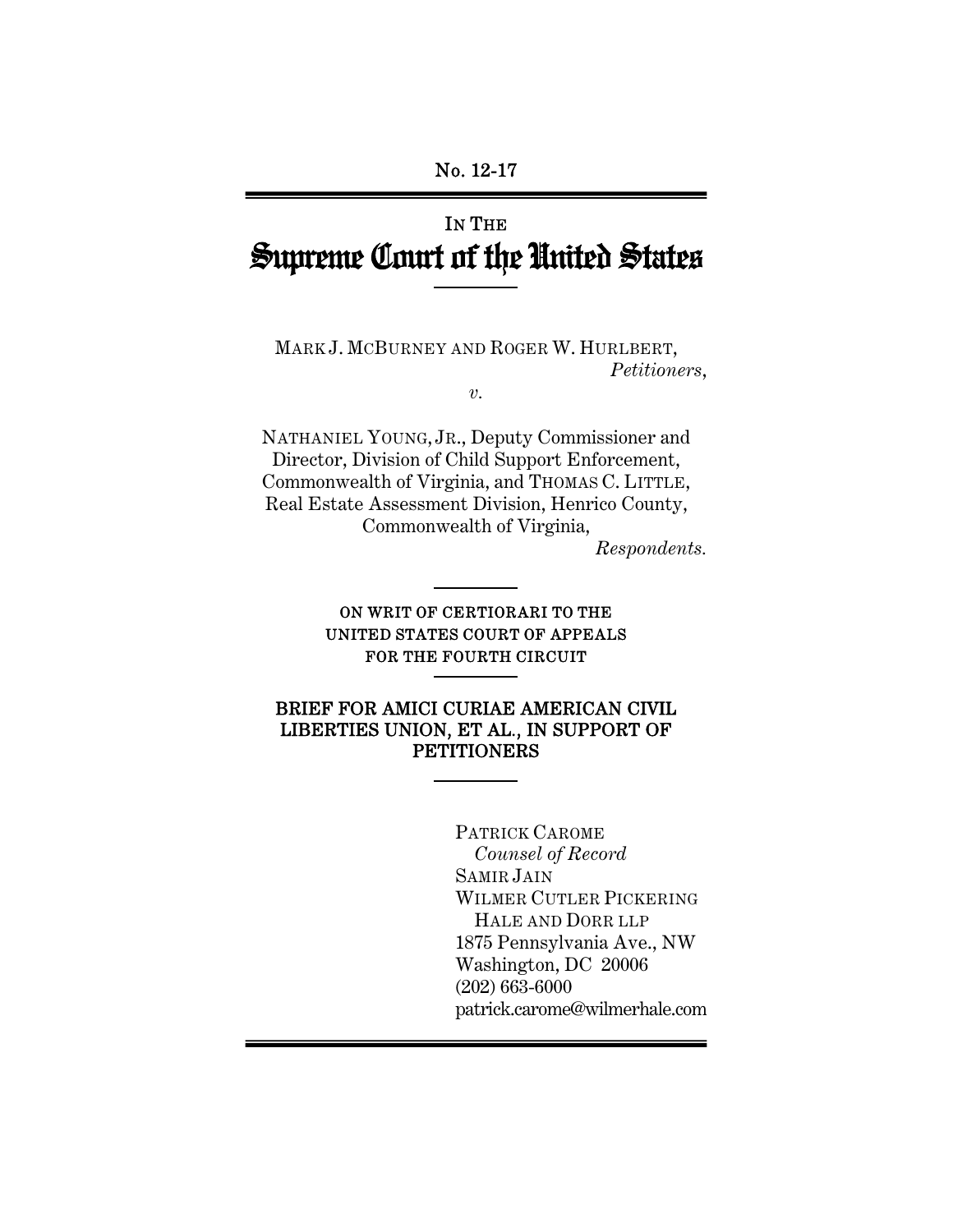### TABLE OF CONTENTS

|                                                                                                             | Page |
|-------------------------------------------------------------------------------------------------------------|------|
|                                                                                                             |      |
|                                                                                                             |      |
|                                                                                                             |      |
| VIRGINIA'S CITIZENS-ONLY PROVISION<br>L<br>HARMS NONCITIZENS' CONSTITUTIONALLY                              |      |
|                                                                                                             |      |
| Right To Reside And Purchase Prop-<br>B.                                                                    |      |
| C. Right To Participate In Political Advo-                                                                  |      |
| II. INCONSISTENT ENFORCEMENT OF CITI-<br>ZENS-ONLY PROVISIONS AND LACK OF<br>OVERSIGHT COMPOUND THE HARM 18 |      |
|                                                                                                             |      |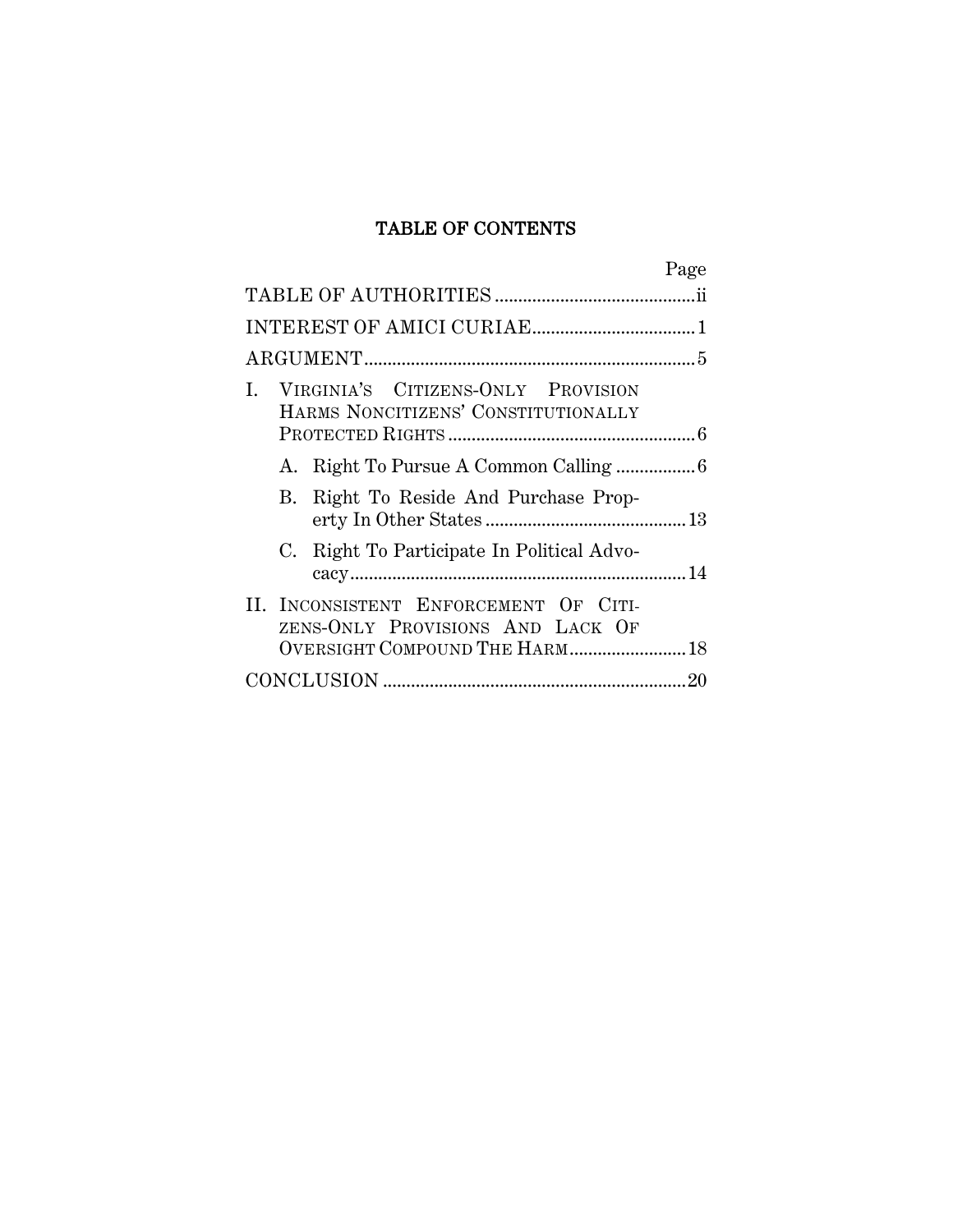## TABLE OF AUTHORITIES

### CASES

Page(s)

| Associated Tax Service, Inc. v. Fitzpatrick,                                            |
|-----------------------------------------------------------------------------------------|
| Baldwin v. Fish & Game Commission of                                                    |
| Barnard v. Thorstenn, 489 U.S. 546 (1989) 17                                            |
| Blake v. McClung, 172 U.S. 239 (1898)  13                                               |
| C&A Carbone, Inc. v. Town of Clarkstown,                                                |
| City of Garland v. Public Utility Commission<br>of Texas, 165 S.W.3d 814 (Tex. Ct. App. |
| Dean Milk Co. v. City of Madison, 340 U.S. 349                                          |
| <i>Hicklin v. Orbeck</i> , 437 U.S. 518 (1978) 5, 6, 13, 14                             |
| Hunter v. Erickson, 393 U.S. 385 (1969)11                                               |
| Lee v. Minner, 458 F.3d 194 (3d Cir. 2006) 6, 14, 17                                    |
| Lunding v. New York Tax Appeals Tribunal,                                               |
| Maine v. Taylor, 477 U.S. 131 (1986) 12                                                 |
| McBurney v. Young, 667 F.3d 454 (4th Cir.                                               |
|                                                                                         |
| Philadelphia v. New Jersey, 437 U.S. 617                                                |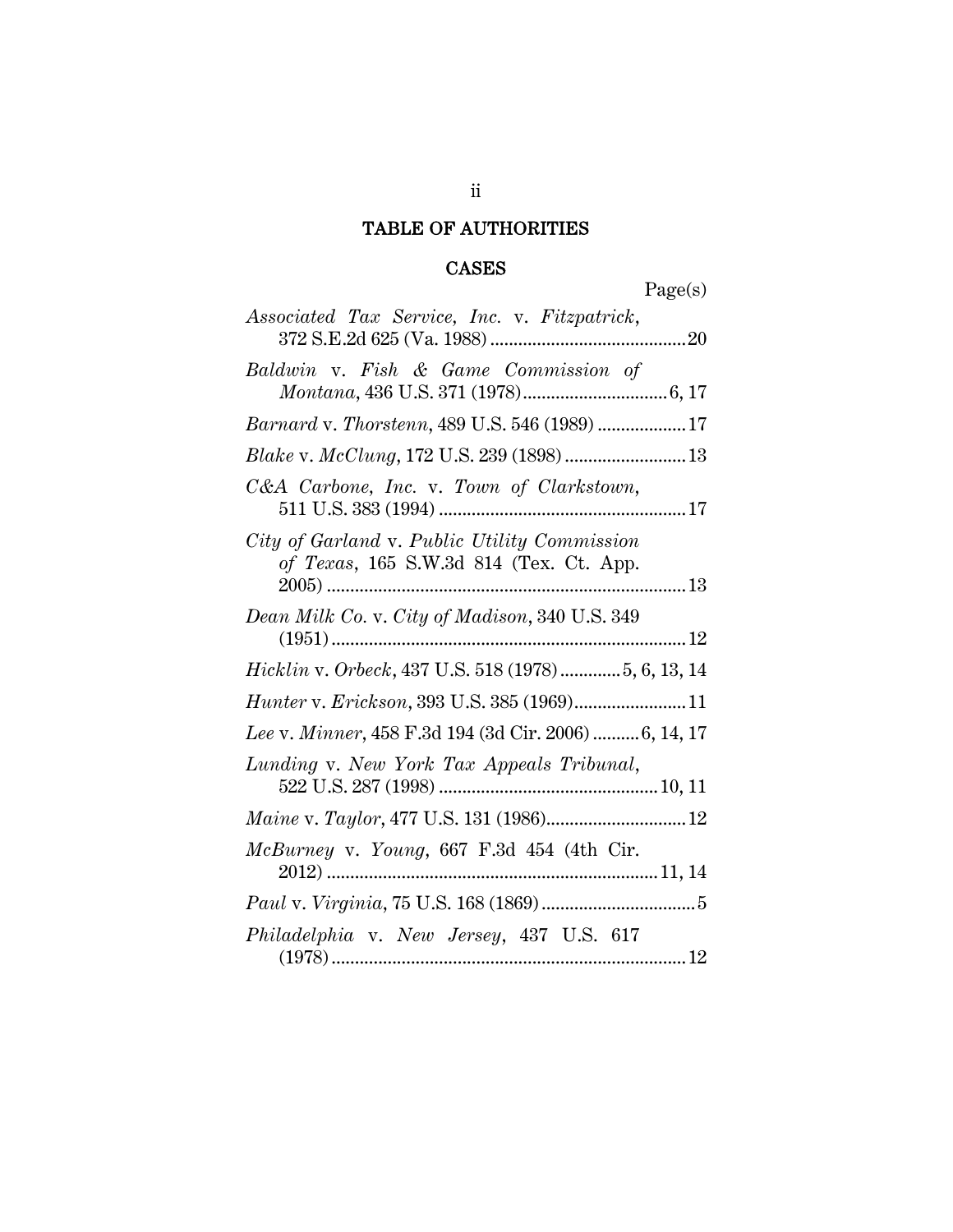| 20P<br>u<br>o |
|---------------|
|---------------|

| State ex rel. Board of Public Utilities of<br>Springfield v. Crow, 592 S.W.2d 285 (Mo. |
|----------------------------------------------------------------------------------------|
|                                                                                        |
| Supreme Court of New Hampshire v. Piper,                                               |
| United Building & Construction Trades<br>Council v. Mayor & Council of Camden,         |
| Wesy Lynn Creamery, Inc. v. Healy, 512 U.S.                                            |

### CONSTITUTIONAL PROVISIONS

### STATUTORY PROVISIONS

iii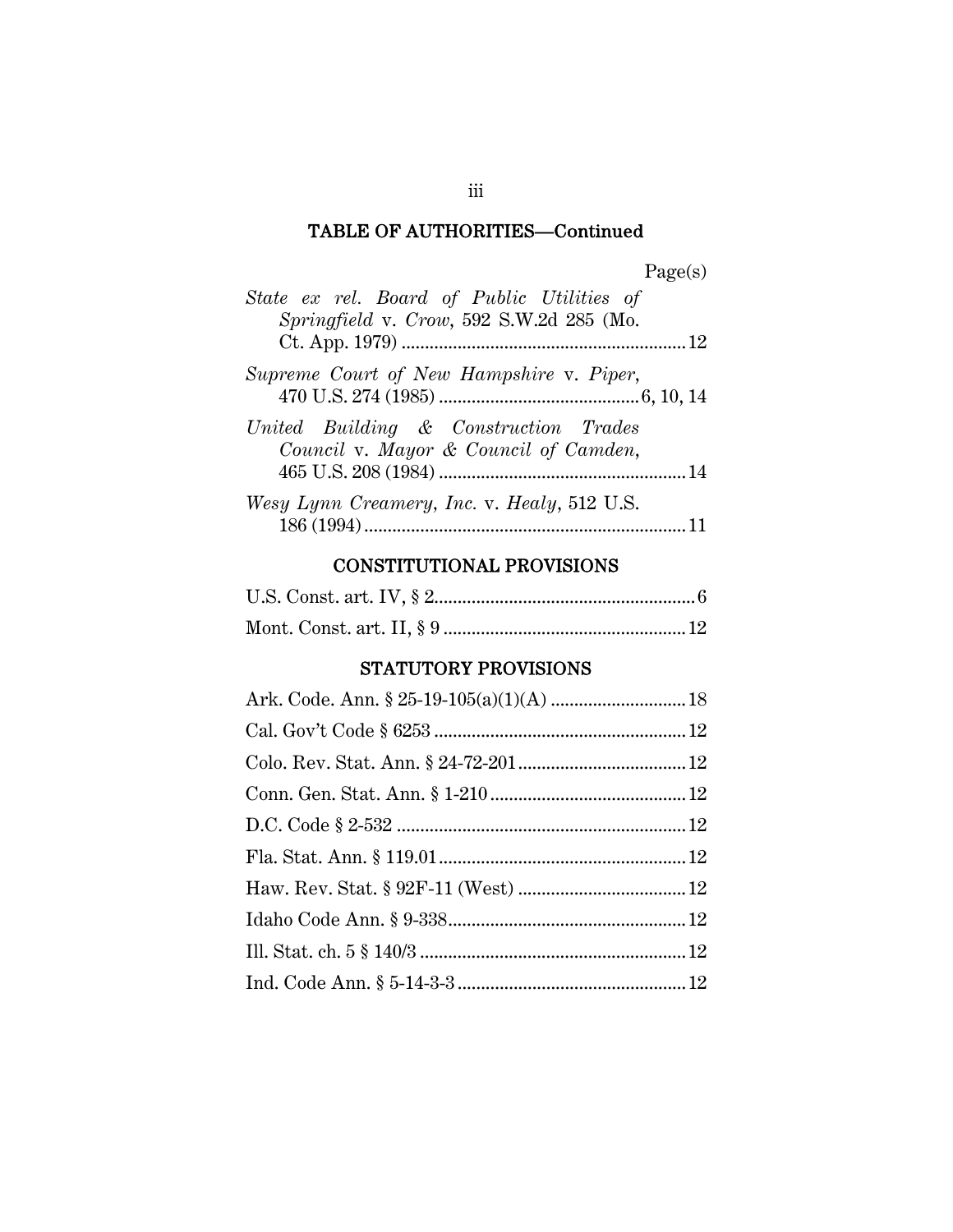|                                                | Page(s) |
|------------------------------------------------|---------|
|                                                |         |
|                                                |         |
|                                                |         |
|                                                |         |
|                                                |         |
|                                                |         |
|                                                |         |
|                                                |         |
|                                                |         |
|                                                |         |
|                                                |         |
|                                                |         |
|                                                |         |
|                                                |         |
| 65 Pa. Stat. Ann. §§ 67.102, 67.301 et al.  12 |         |
| 2012 R.I. Laws Ch. 12-448 (12-H 7555A)  12     |         |
|                                                |         |
|                                                |         |
|                                                |         |
|                                                |         |
|                                                |         |
|                                                |         |
|                                                |         |
|                                                |         |

 $iv$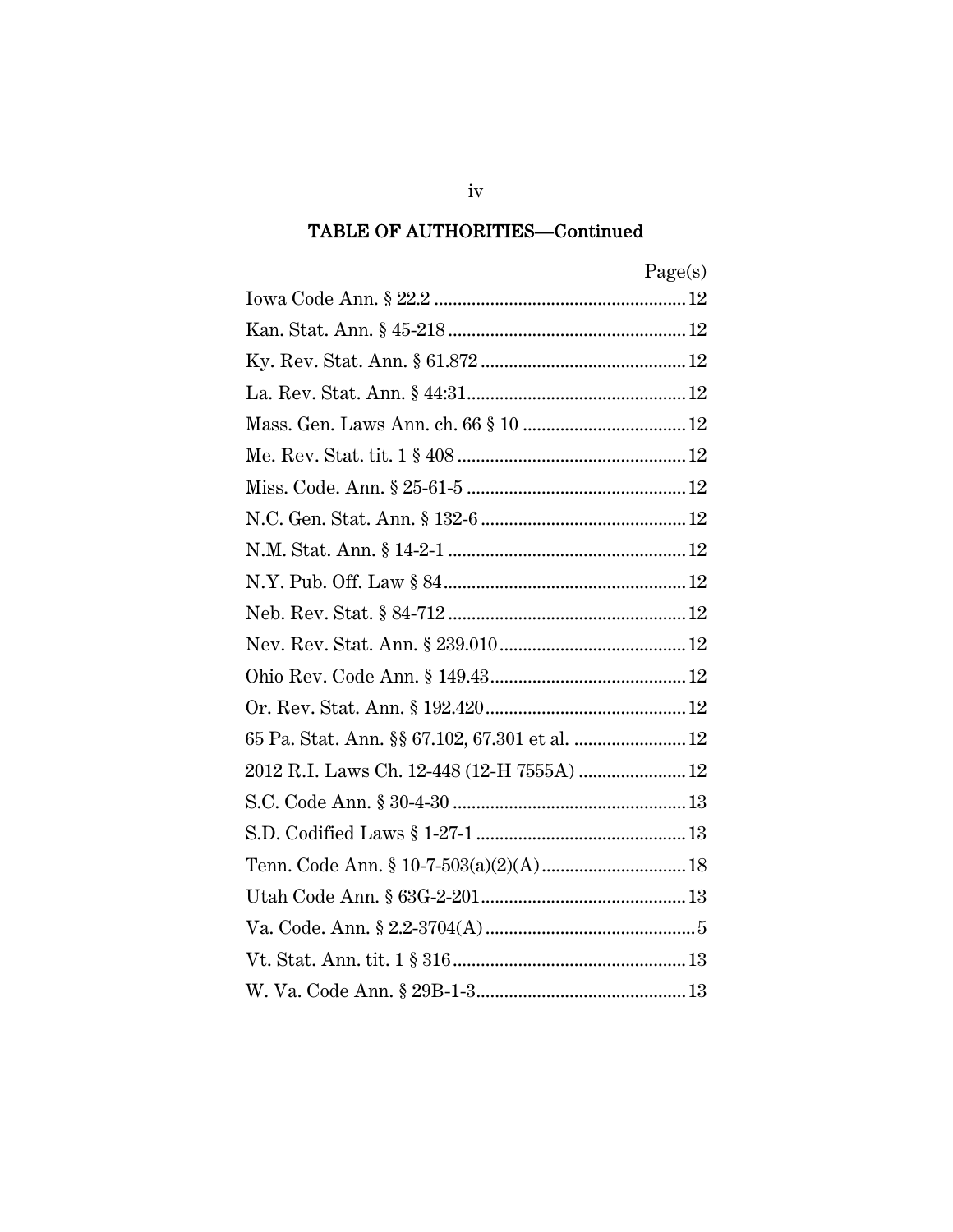| വാല<br>u |
|----------|
|----------|

### OTHER AUTHORITIES

| Association of Professional Genealogists, The<br>Case for Open Public Records: A Position<br><i>Paper</i> (Jan. 3, 2008), http://www.apgen.org/                                                                             |     |
|-----------------------------------------------------------------------------------------------------------------------------------------------------------------------------------------------------------------------------|-----|
| Bentley, Elizabeth Petty, The Genealogist's                                                                                                                                                                                 |     |
| Borkowski, Liz, Sunshine Law Helps Reporter<br>Expose Major TB Outbreak in Florida,<br>The Pump Handle (July 12, 2012), available<br>at http://scienceblogs.com/thepumphandle/<br>2012/07/12/sunshine-law-helps-reporter-ex |     |
| Centers for Disease Control and Prevention<br>and National Center for Health Statistics,<br>U.S. Vital Statistics System: Major<br>Activities and Developments, 1950-95                                                     | 8   |
| Citizens for Responsibility and Ethics in<br>Washington, Legal Filings-FOIA<br>Requests, http://www.citizensforethics.org/<br>legal-filings/c/foia-requests2 (last visited                                                  | .15 |

v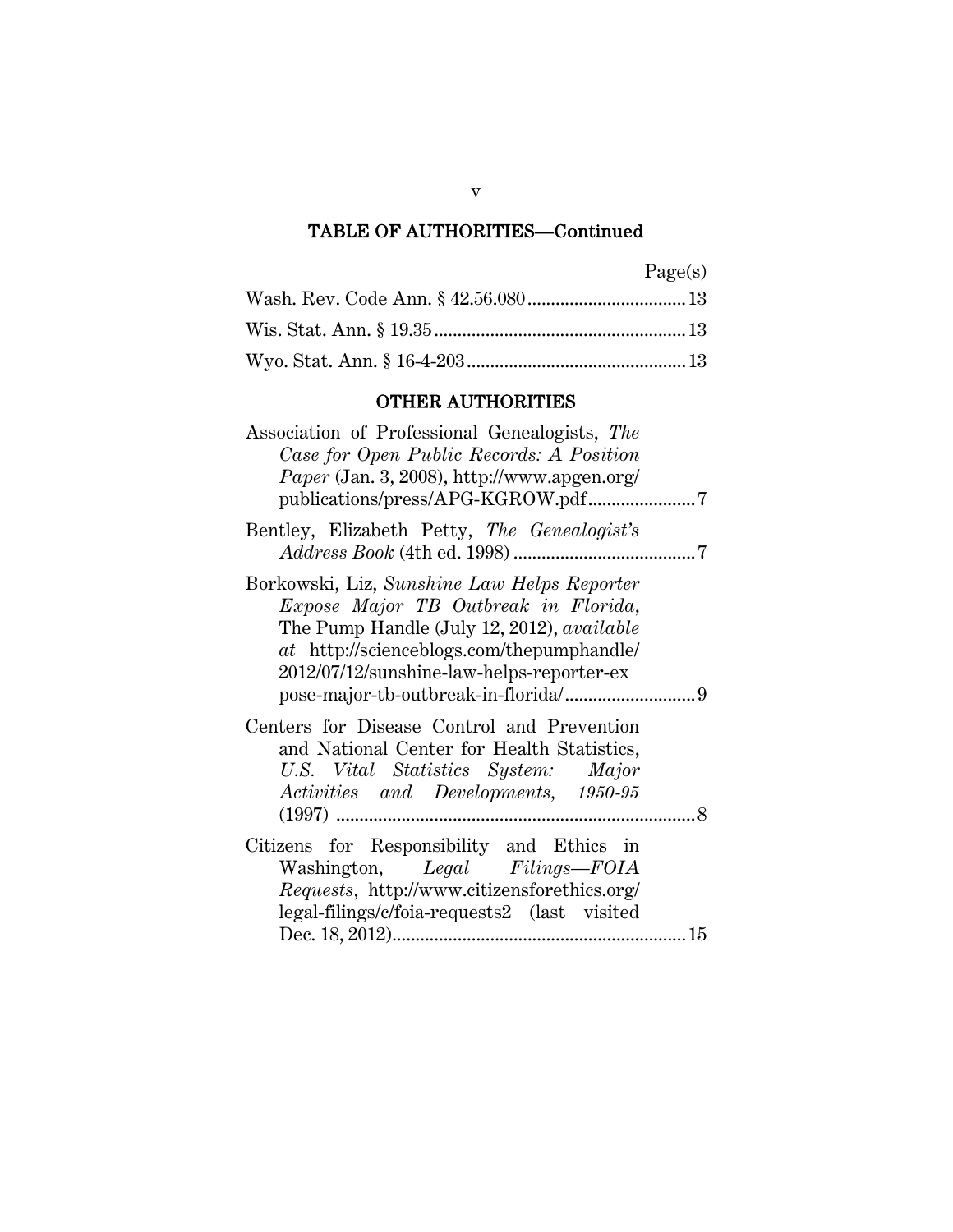| Citron, Danielle Keats & Frank Pasquale,<br>Network Accountability for the Domestic<br><i>Intelligence Apparatus</i> , 62 Hastings L.J.<br>1441 (2011), <i>available</i> at http://www.<br>hastingslawjournal.org/wp-content/uploads/<br>2011/08/CitronPasquale_62-HLJ-1441.pdf 16 |
|------------------------------------------------------------------------------------------------------------------------------------------------------------------------------------------------------------------------------------------------------------------------------------|
| Diamond, Carol, et al., Collecting and Sharing<br>Data for Population Health: A New                                                                                                                                                                                                |
| Electronic Privacy Info. Ctr. v. Capt. J.<br>Thomas Martin. et al., No. GV08-019225                                                                                                                                                                                                |
| Electronic Privacy Information Center, EPIC<br>v. Virginia Department of State Police:<br>Fusion Center Secrecy Bill, http://epic.org/<br>privacy/virginia_fusion/ (last visited Dec.                                                                                              |
| Electronic Privacy Information Center,<br>Freedom of Information Act request to<br>Virginia State Police (Feb. 12, 2008),<br><i>available at http://epic.org/privacy/fusion/</i>                                                                                                   |
| Florida Department of Health, Acute Disease<br>Epidemiology Surveillance, Reporting, and<br>Investigations (July 2012), available at<br>http://www.doh.state.fl.us/disease_ctrl/epi/                                                                                               |

vi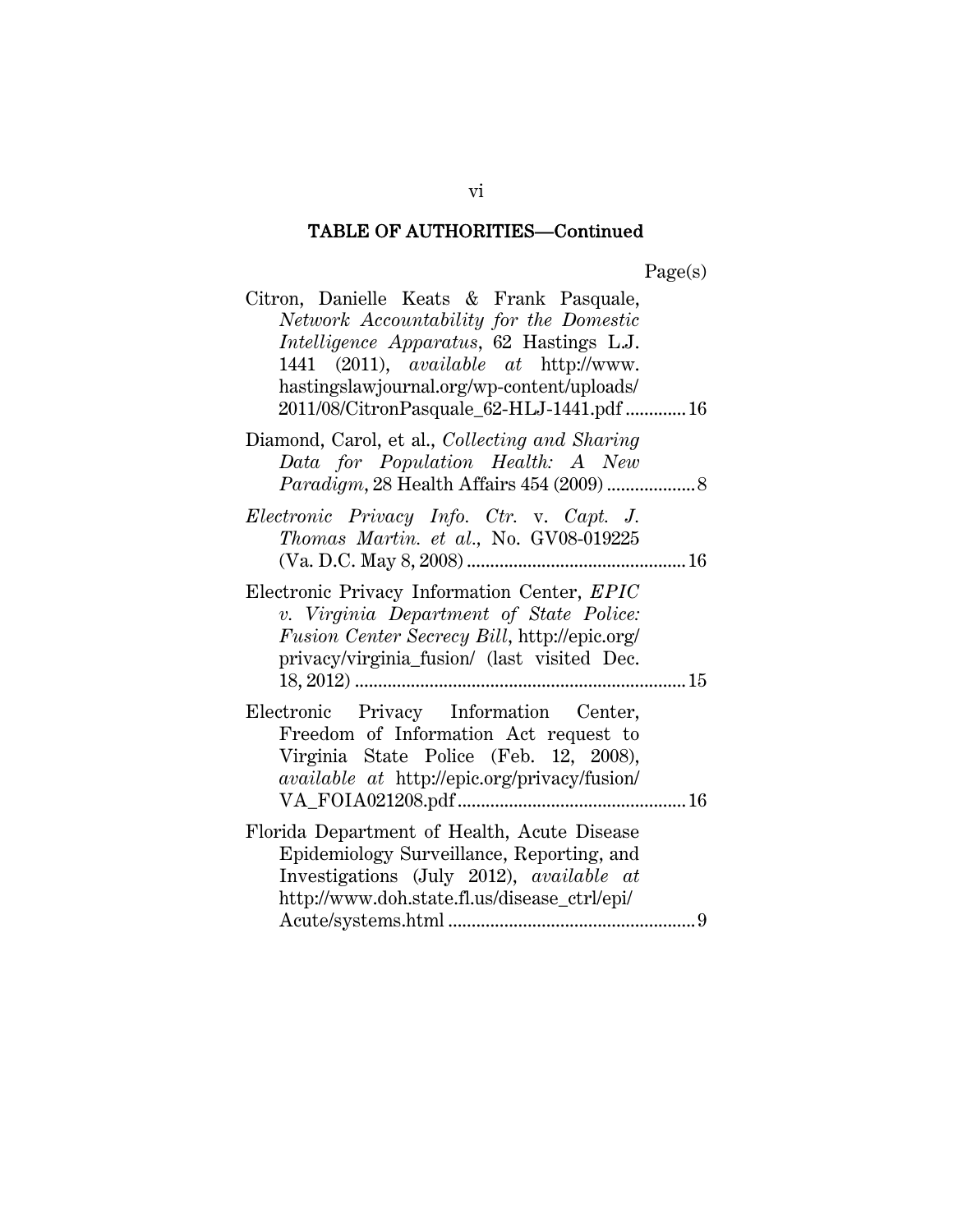| ager<br>a. |
|------------|
|------------|

| Harris, Jean E. & William J. Strouse, A<br>Cost/Benefit Analysis of Providing Tax-<br>Exempt Status to Non-Profit Hospitals<br>(Dec. 1, 1997), <i>available at http://ssrn.com/</i> |
|-------------------------------------------------------------------------------------------------------------------------------------------------------------------------------------|
|                                                                                                                                                                                     |
| Letter from Dustin McDaniel, Attorney Gen.,<br>Ark., to Billy D. Vanlandingham, Office of<br>Pers. Mgmt., Ark. Dep't of Fin. and Admin.                                             |
| Memorandum of Understanding Between the<br>Federal Bureau of Investigation and the<br>Virginia Fusion Center (2008), http://<br>epic.org/privacy/virginia_fusion/MOU.pdf16          |
| National Center for Health Statistics, Use of<br>Vital and Health<br>Records<br>in<br>Epidemiological Research: A Report of the<br>United States National Committee on              |
| Shapiro, Sidney, et al., The Social Costs of<br>Dangerous Products: An Empirical<br><i>Investigation</i> , 18 Cornell J.L. & Pub. Pol'y                                             |
| Sources on African American History, in<br>Blacks in East Texas History (Glasrud et                                                                                                 |
| Tenn. Att'y Gen. Op. No. 01-132 (Aug. 22, 2001)  19                                                                                                                                 |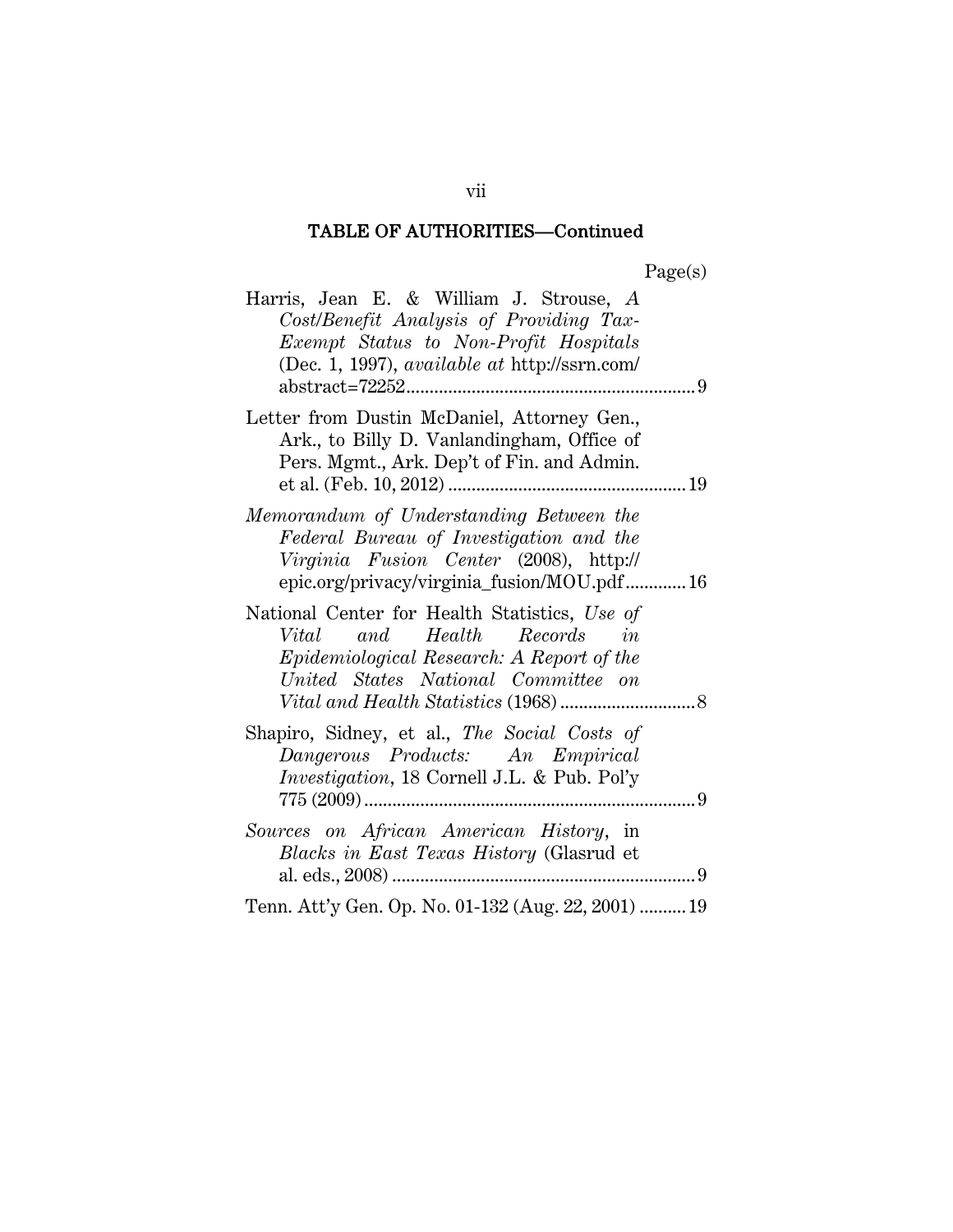Page(s)

Va. Freedom of Information Advisory Council, *Report to the Government and the General Assembly of Virginia* (2010), *available at* http://leg2.state.va.us/dls/h&sdocs.nsf/6f70 d2f6f7bfeb2785256ebe0069ba89/dfd23a3c0b a5fd4c8525769a007a2cef?OpenDocument ......... 18, 19

viii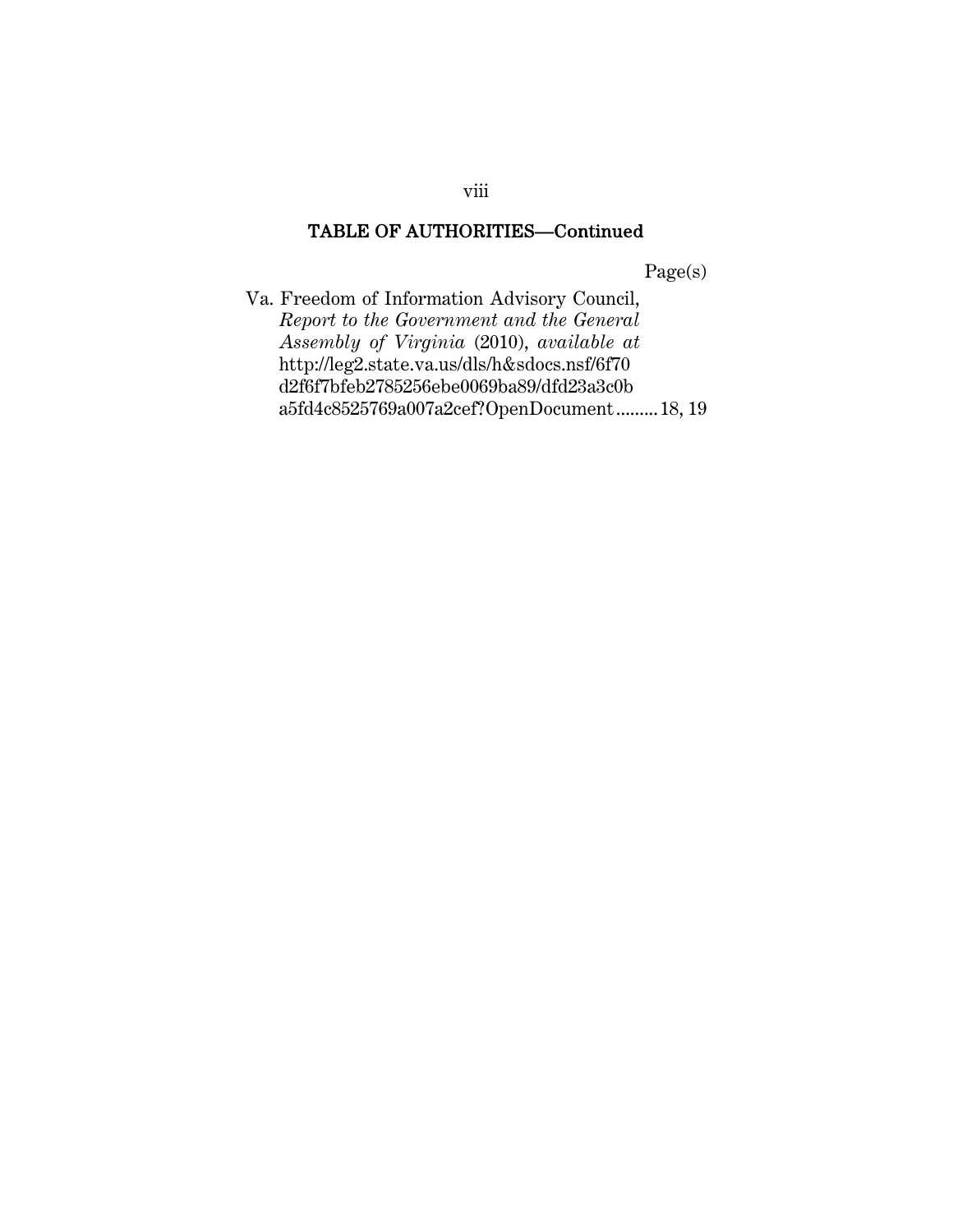#### INTEREST OF AMICI CURIAE<sup>1</sup>

*Amici* are public-interest organizations committed to government transparency and accountability. As such, they are well-positioned to attest to the benefits of broadly inclusive state freedom of information laws. Additionally, *amici* are knowledgeable about the harms that citizens-only provisions inflict upon non-citizen professionals dependent on access to state public records for their livelihoods, non-citizens who wish to reside and purchase property in other states, and noncitizens who wish to engage in political advocacy in states with citizens-only provisions.

The American Civil Liberties Union (ACLU) is a nationwide, nonpartisan, nonprofit organization with approximately 500,000 members dedicated to the principles of liberty and equality embodied in the Constitution and our nation's civil rights laws. The ACLU of Virginia is a state affiliate of the national ACLU. The ACLU frequently relies on state freedom of information laws in furtherance of its advocacy efforts. In addition, documents obtained through freedom of information requests filed by other organizations and individuals are often critical in shaping the ACLU's response on a range of important civil liberties issues. Founded in 1920, the ACLU has appeared before this Court on numerous occasions, both as direct counsel and as amicus curiae.

<sup>1</sup> Letters consenting to the filing of this amicus curiae brief have been filed with the Clerk of the Court. No counsel for a party authored this brief in whole or in part, and no person, other than amici, their members, or their counsel made a monetary contribution to the preparation or submission of this brief.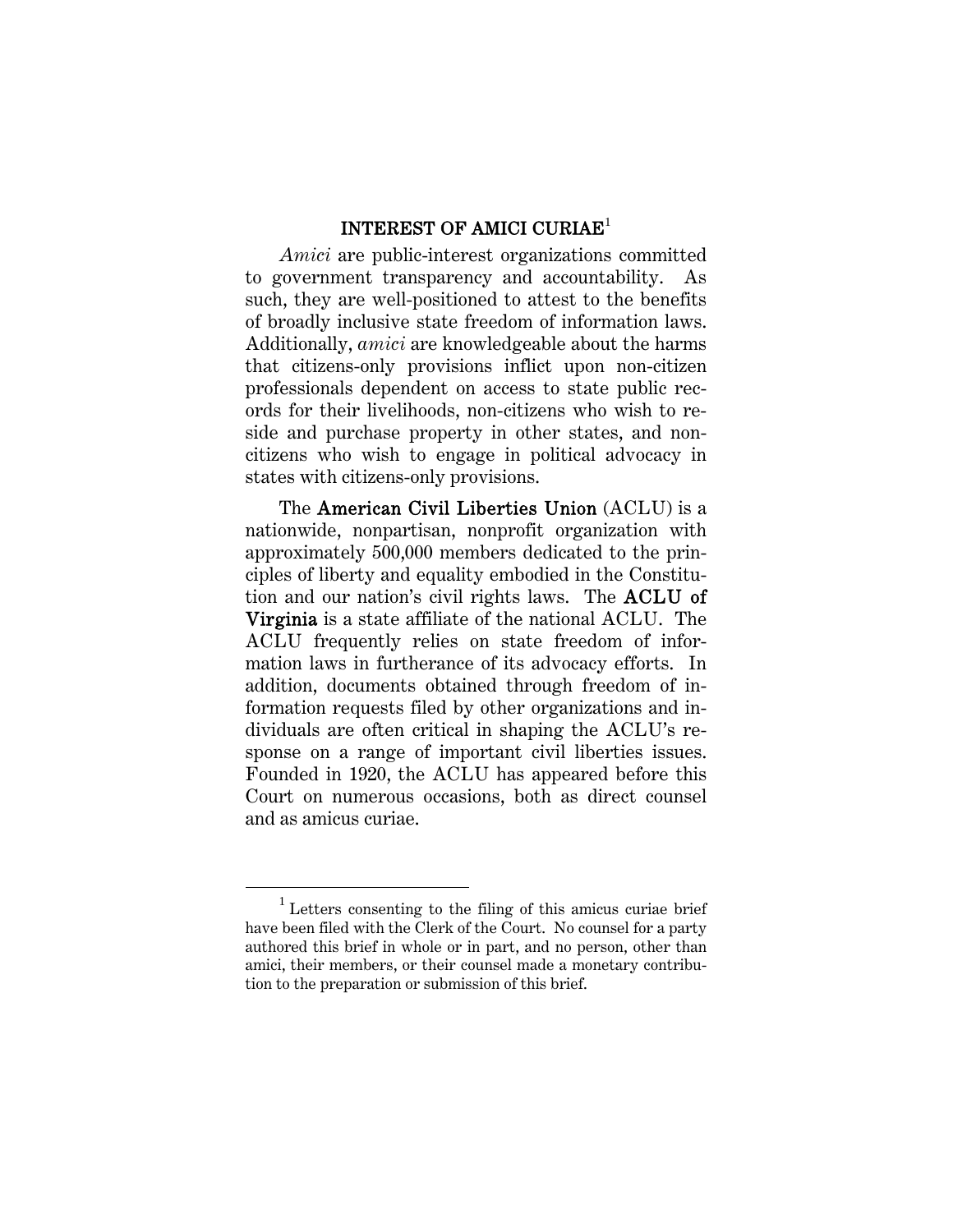The American Library Association (ALA), established in 1876, is a nonprofit professional organization of more than 58,000 librarians, library trustees, and other friends of libraries dedicated to providing and improving library services and promoting the public interest in a free and open information society.

Citizens for Responsibility and Ethics in Washington (CREW) is a nonprofit organization based in Washington, DC dedicated to promoting ethics and accountability in government. CREW advances its mission using a combination of research, litigation and media outreach to ensure officials act ethically and lawfully and to bring unethical conduct to the public's attention. Toward this end, CREW regularly files public records requests with state and federal agencies.

The Center for Media and Democracy (CMD) is a nonpartisan, non-profit investigative reporting group based in Madison, Wisconsin. CMD is committed to "citizen journalism" as an alternative to mass media, producing hundreds of original stories that promote corporate and government accountability.

The Electronic Frontier Foundation (EFF) is a non-profit, member-supported civil liberties organization with offices in San Francisco, California and Washington, DC that works to protect rights in the digital world. EFF actively encourages and challenges industry, government, and the courts to support free expression, privacy, and transparency in the information society. In support of its mission, EFF regularly files public records requests with state and federal agencies in order to better understand the ways law enforcement agencies use technology. In the past year, EFF has filed such requests in seven different states.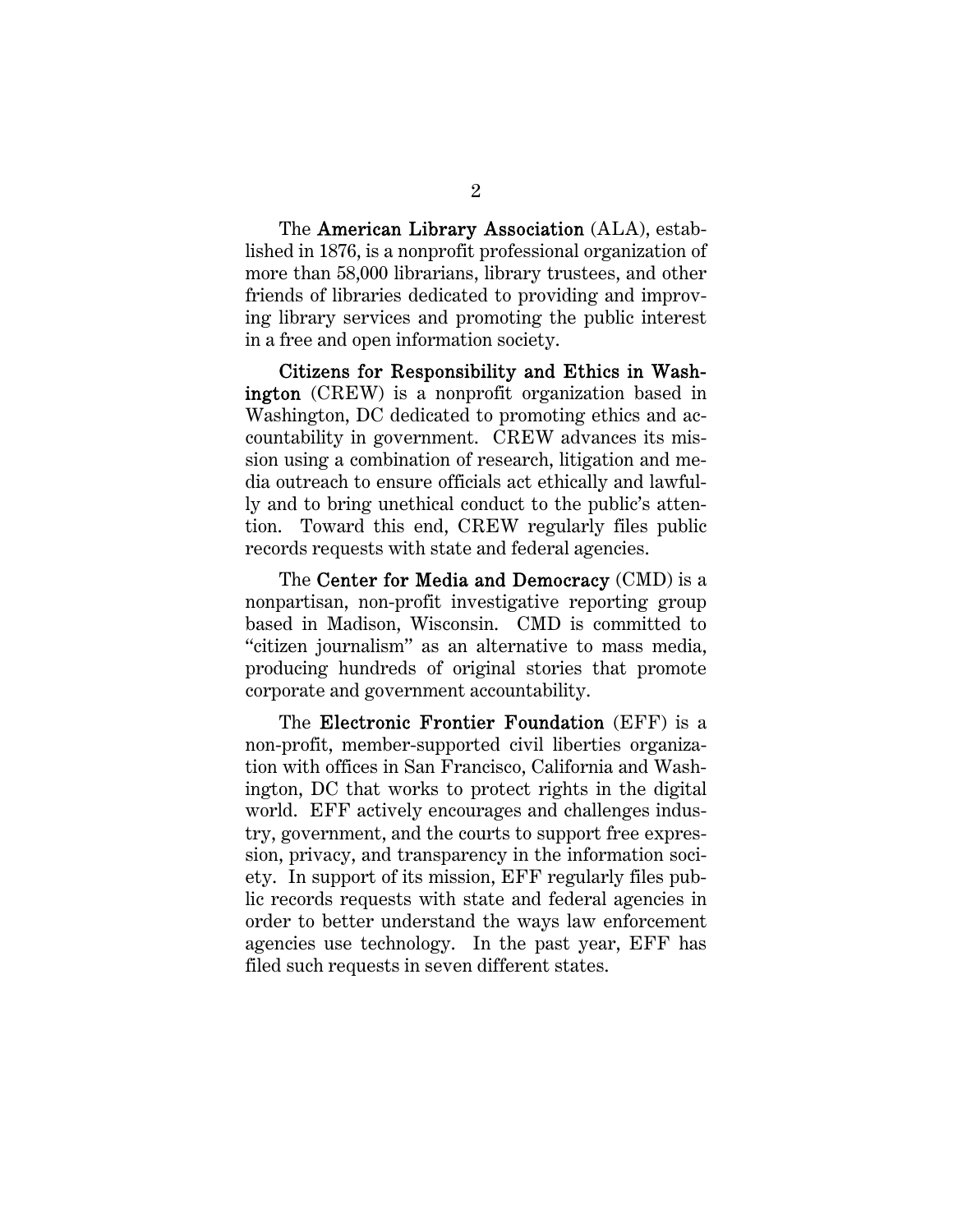The Electronic Privacy Information Center (EP-IC) is a non-profit research center located in Washington, DC. EPIC pursues numerous Freedom of Information Act cases with federal agencies and also publishes a leading FOIA manual, *Litigation Under the Federal Open Government Laws.* EPIC has litigated FOIA cases under the Virginia open records law. As a result, EPIC is intimately familiar with the freedom of information law at the heart of this lawsuit—including the citizens-only provision—and is well-suited to aid the Court in considering its constitutionality.

The National Freedom of Information Coalition (NFOIC) is a nonprofit organization that works to raise public awareness about the importance of transparency and to protect the public's right to open government. With offices at the Missouri School of Journalism, NFOIC awards grants to its affiliated state- and region-based freedom of information organizations for their work in fostering, educating, and advocating for open, transparent government. NFOIC also administers the Knight FOI Fund, a half-million-dollar perpetual legal fund to assist litigants advocating for open government in important and meritorious legal cases.

OpenTheGovernment.org is a Washington, DCbased nonpartisan coalition of journalists, consumers, good- and limited-government groups, environmentalists, librarians, labor unions, and others whose mission is to increase government transparency to improve public safety and trust, and to promote democratic accountability. OpenTheGovernment.org takes a multiprong approach to accomplishing its mission through public education, advocacy, and collaboration with government agencies to decrease secrecy.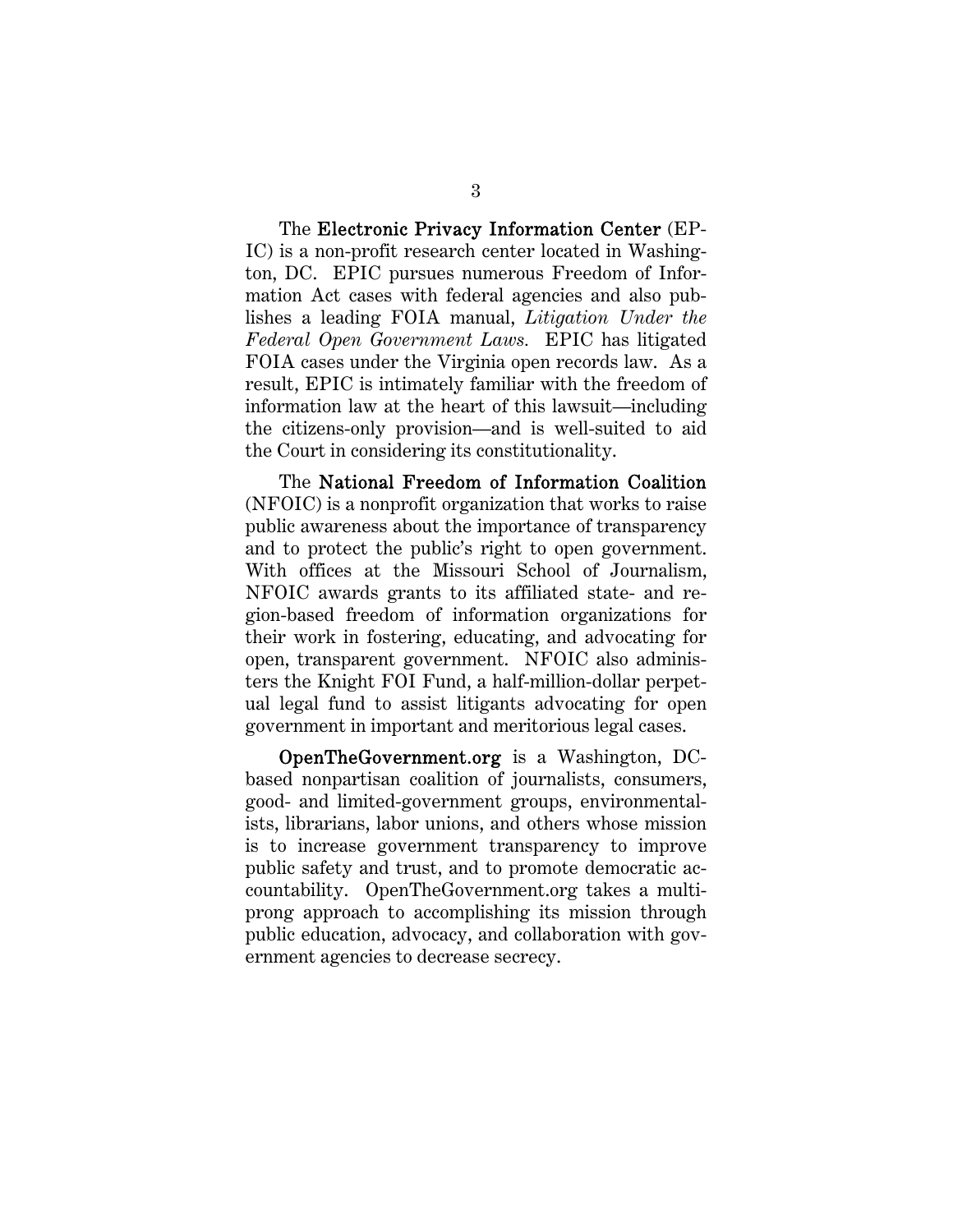The Project On Government Oversight (POGO) is a nonpartisan, independent investigative organization based in Washington, DC that champions good government reforms. POGO investigates corruption, misconduct, and conflicts of interest in government though freedom of information requests, interviews, and other fact-finding strategies. As a result of these investigations, POGO has found that nondisclosure of government records often is intended to hide corruption, intentional wrongdoing, or mismanagement.

The **Sunlight Foundation** is a nonpartisan, nonprofit organization based in Washington, DC that uses the power of the Internet to catalyze greater government openness and transparency. Sunlight is committed to improving access to government information by making it available online, and by creating new tools and websites to enable individuals and communities to better access that information and put it to use. Sunlight also engages in advocacy to require that government make data available in real time and trains thousands of journalists and citizens in using data and the web to be watchdogs.

The Washington Coalition for Open Government (WCOG), the Virginia Coalition for Open Government (VCOG), and the Tennessee Coalition for Open Government (TCOG) are nonpartisan, non-profit coalitions dedicated to promoting and defending the right to know. VCOG has kept a log of out-of-state citizens who wished to file Virginia FOIA requests and thus is familiar with both the mechanics and detrimental impact of the citizens-only provision.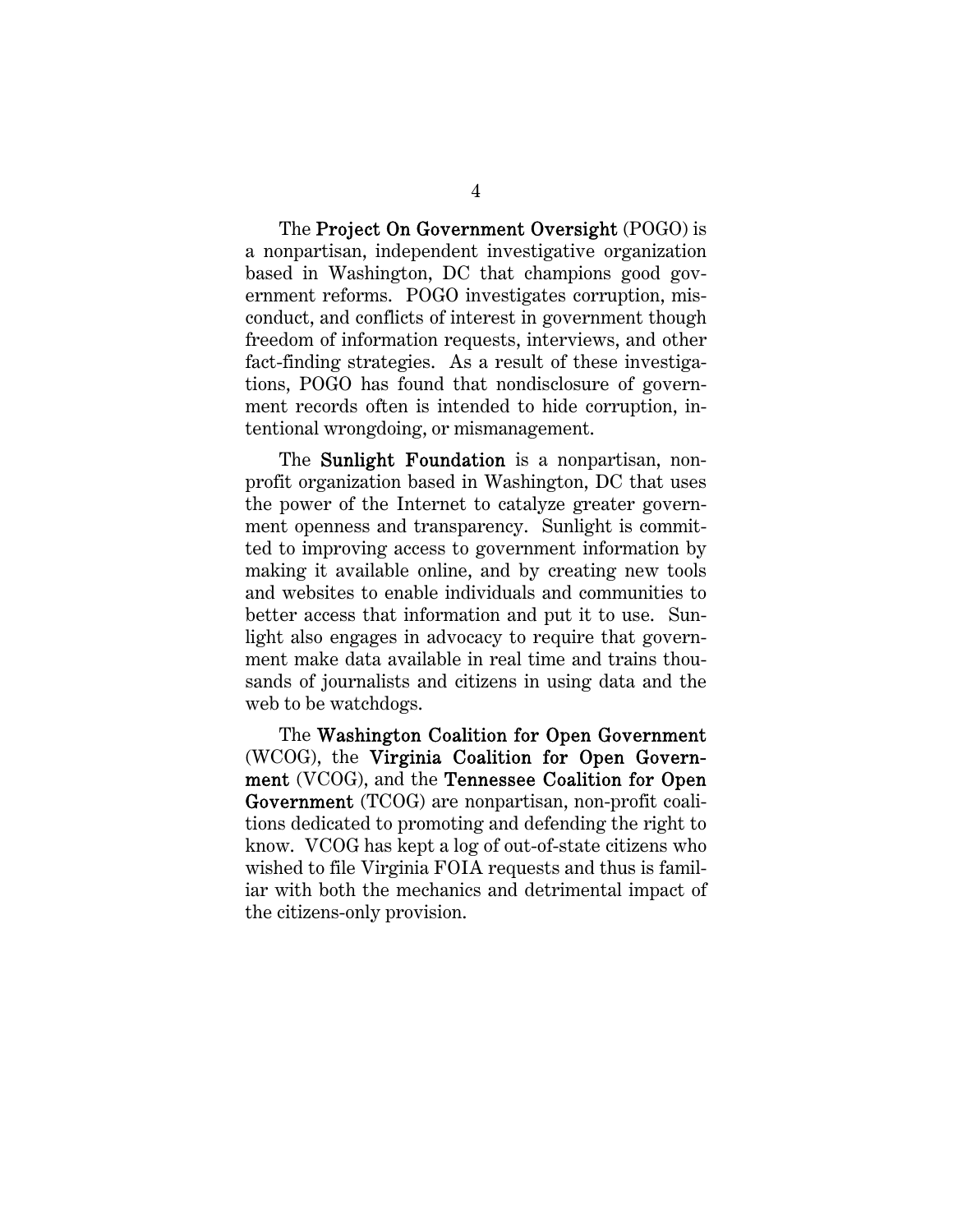#### ARGUMENT

The Virginia Freedom of Information Act's citizens-only provision, Va. Code. Ann. § 2.2-3704(A), violates the Privileges and Immunities Clause and the dormant Commerce Clause. Such citizens-only restrictions in open records laws have a concrete, detrimental impact on noncitizens' fundamental rights, including the rights to pursue common callings, reside and purchase property in other states, and participate in political advocacy. Indeed, such effects are felt more acutely in today's highly mobile society in which individuals often have resided in multiple states and increasingly are able to form and maintain professional and personal ties without regard for geographic distance and borders. As a result, under this Virginia law and others like it, noncitizens are *not* on "'the same footing with citizens of other States, so far as the advantages resulting from citizenship in those States are concerned.'" *Hicklin* v. *Orbeck*, 437 U.S. 518, 524 (1978) (quoting *Paul* v. *Virginia*, 75 U.S. 168, 180 (1869)). This brief documents some of the ongoing harm that noncitizens suffer as a result of such discriminatory laws.

That harm is exacerbated because states with citizens-only provisions—among them, Virginia, Arkansas, and Tennessee—enforce these restrictions inconsistently and often at the whim of the records custodian. Records custodians in these states deny out-of-state requests based on the nature of the request or the identity of the requester, undermining the goals of open records laws.

*Amici* thus urge this Court to make clear that the Constitution does not permit a state to discriminate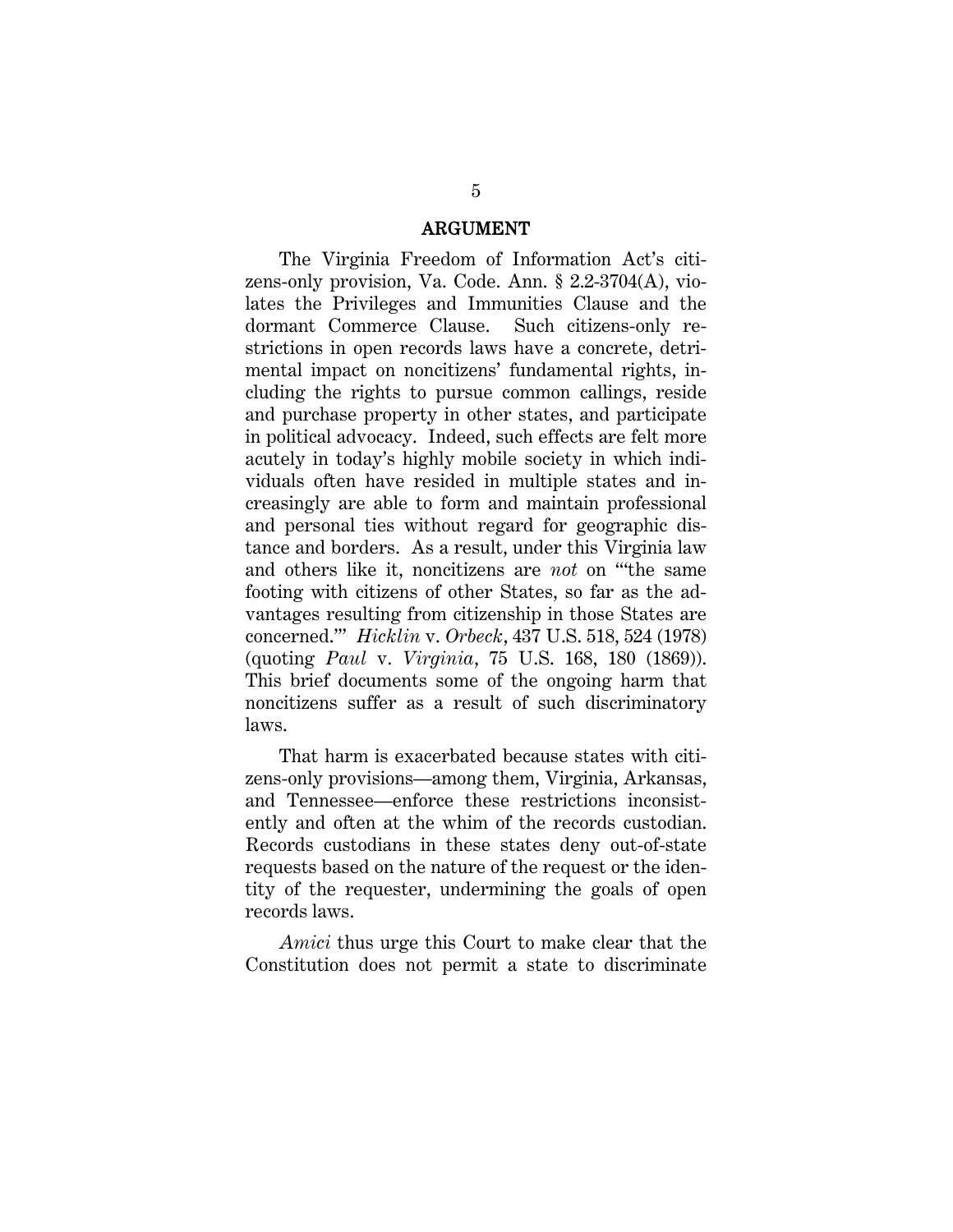against citizens of other states in the scope and application of its open records laws.

#### I. VIRGINIA'S CITIZENS-ONLY PROVISION HARMS NONCIT-IZENS' CONSTITUTIONALLY PROTECTED RIGHTS

The Privileges and Immunities Clause prohibits a state from treating citizens of other states in a discriminatory manner. U.S. Const. art. IV § 2. The Clause "place[s] the citizens of each State upon the same footing with citizens of other States" with respect to fundamental rights such as pursuing an occupation, residing in a state, owning property, access to public proceedings and information, and engaging in political advocacy. *Baldwin* v. *Fish & Game Comm'n*, 436 U.S. 371, 380, 397 (1978) (internal quotation marks omitted); *Lee* v. *Minner*, 458 F.3d 194, 200 (3d Cir. 2006).

A state violates the Privileges and Immunities Clause when it imposes burdens on noncitizens who seek to exercise these fundamental rights, unless there is a substantial reason for the disparate treatment and the discriminatory practice bears a substantial relationship to the state's objective. *Supreme Ct. of N.H.* v. *Piper*, 470 U.S. 274, 284 (1985). Virginia has no substantial reason for the disparate treatment of noncitizens, and its discriminatory practice bears no substantial relationship to a proper state objective.

#### A. Right To Pursue A Common Calling

Virginia's citizens-only provision harms noncitizens who engage in occupations that require access to state public records. States may not discriminate against "nonresidents seeking to ply their trade, practice their occupation, or pursue a common calling within the State." *Hicklin*, 437 U.S. at 524. Access to state public records is crucial to non-residents in a wide range of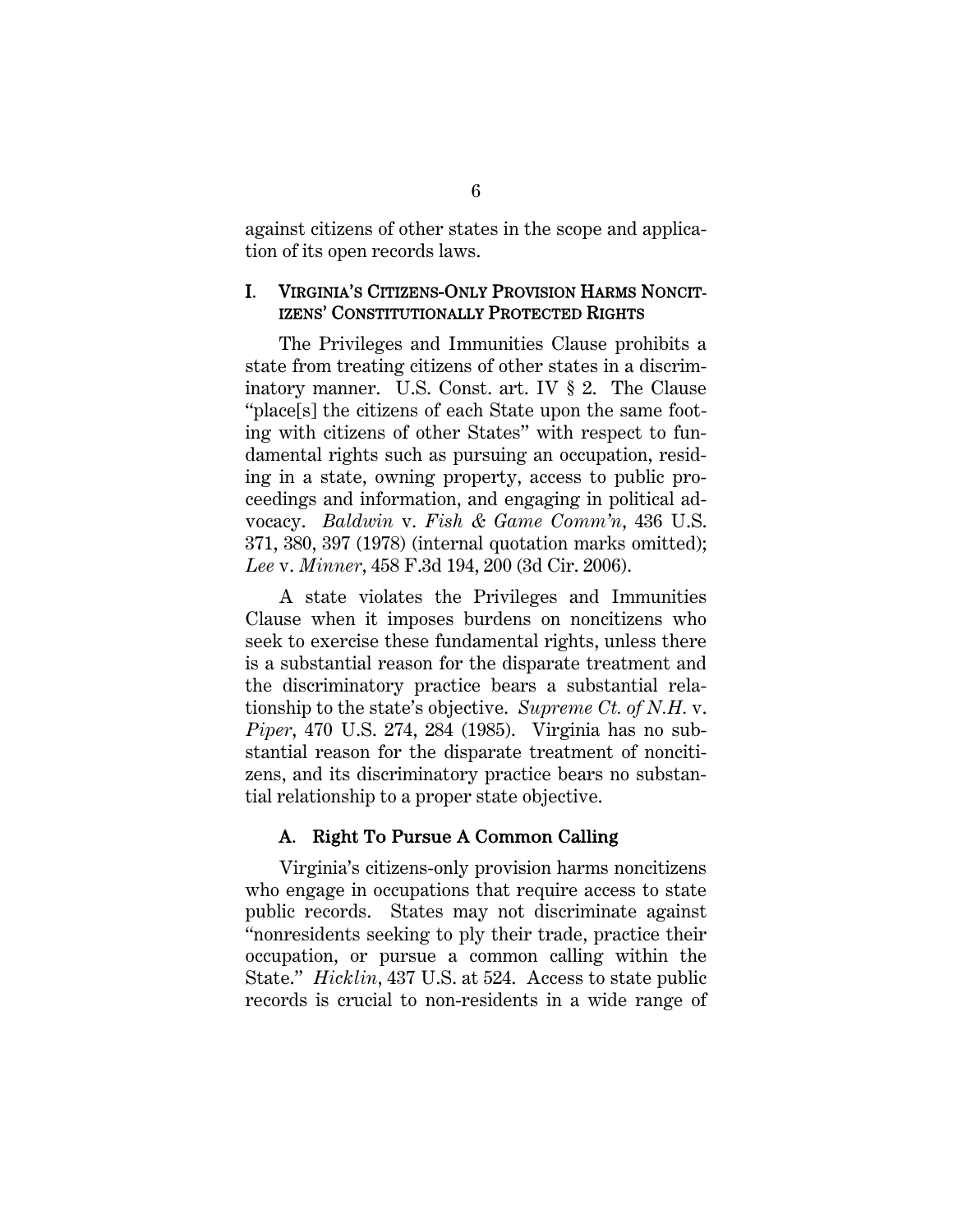occupations, including academics and researchers, journalists, historians, sociologists, and epidemiologists, as well as genealogists, attorneys, land developers, architects, private investigators, and data brokers.

Virginia places non-residents at a disadvantage to state residents. Either non-citizens are denied access to Virginia records, or they must hire a Virginia middleman to request the documents on their behalf, resulting in an added expense that is not borne by their Virginia counterparts. This expense, compounded across multiple requests for records, results in a discriminatory cost of doing business.

Consider, for example, a genealogist hired to chart a client's family tree. Public records are the bread and butter of a genealogist's trade.<sup>2</sup> Suppose the genealogist and his client reside outside of Virginia, but much of the client's family resided in Virginia. Virginia's resident-only requirement would impede the work of the genealogist, with the practical consequence that he would have to hire someone in state to complete the work. This discrimination funnels more business to Virginia genealogists and amounts to an impermissible advantage to Virginia trade members at the expense of noncitizens.

Epidemiology is another important example of a common calling for which access to state public records has long been critical. According to the National Center for Health Statistics and the Centers for Disease

<sup>2</sup> Association of Professional Genealogists, *The Case for Open Public Records: A Position Paper* (Jan. 3, 2008), http://www. apgen.org/publications/press/APG-KGROW.pdf; Bentley, *The Genealogist's Address Book* (4th ed. 1998) (collecting addresses of state vital records departments).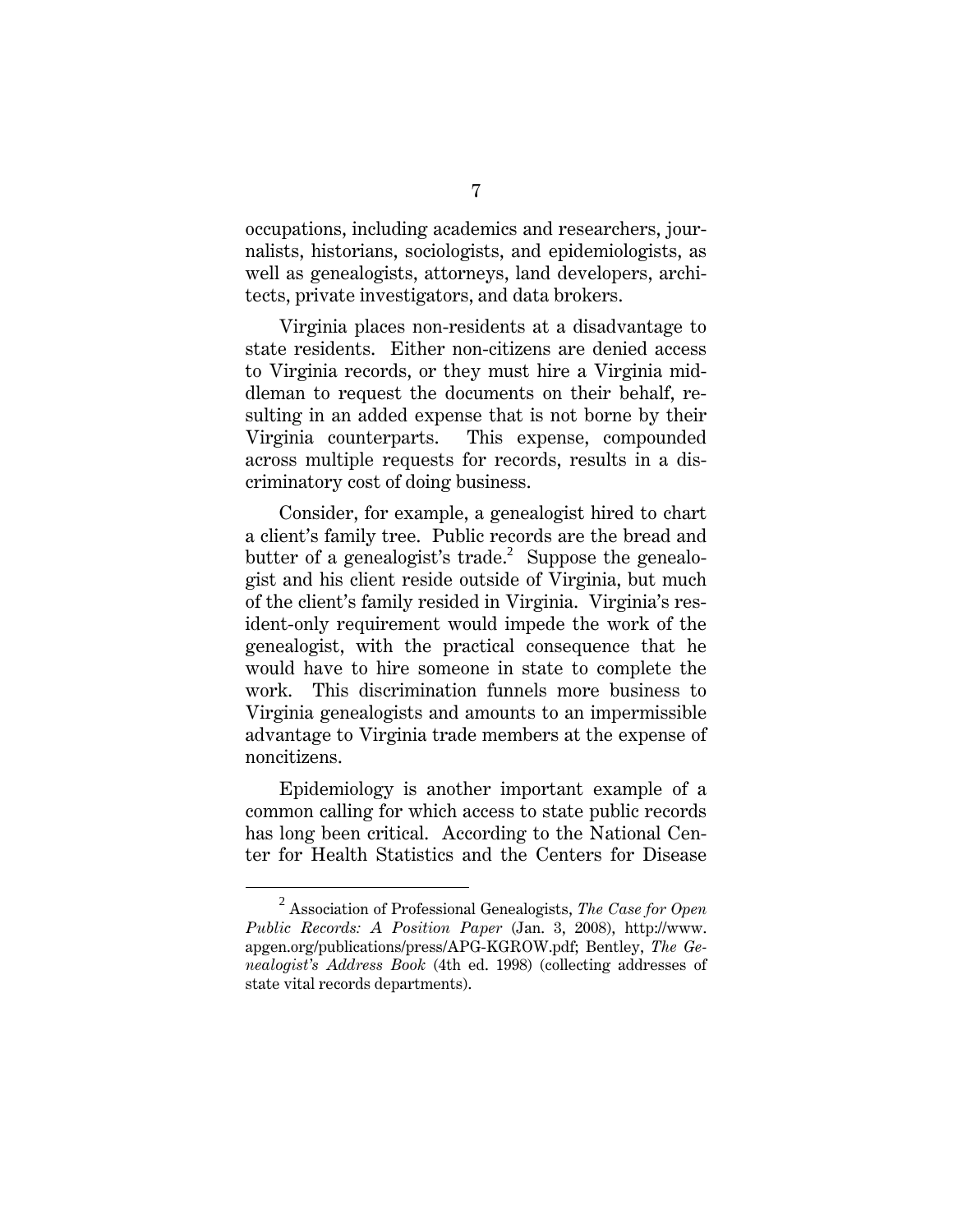Control and Prevention, "[v]ital records are the primary source of the most fundamental public health information."<sup>3</sup> Doctors and medical researchers rely on birth and death certificates—state public records that are far more detailed now than in the past—for the "measurement of incidence and prevalence of disease"; for "comparison[s] of disease rates in different populations, in different parts of the same population, and in similar groups over a period of time, in order to develop hypotheses regarding the etiology of disease"; for identification of high risk groups for study or therapy; as a "starting point for 'follow-back' studies in which a series of cases with particular characteristics (e.g. dying from a particular disease) is identified"; and as the "end point for studies in which subsets of the population are selected because of their unusual characteristics or environmental exposures and followed to identify diseases or other outcomes suspected of being related to the selected factors."<sup>4</sup> Such uses of public records can assist with analyzing the development of both chronic and

 $\frac{1}{3}$ <sup>3</sup> Centers for Disease Control and Prevention and National Center for Health Statistics, *U.S. Vital Statistics System: Major Activities and Developments, 1950-95*, at 26 (1997).

<sup>4</sup> National Center for Health Statistics, *Use of Vital and Health Records in Epidemiological Research: A Report of the United States National Committee on Vital and Health Statistics* 1-2 (1968). To be sure, some of these records may be accessible at the federal level through the Census Bureau, which has datasharing arrangements with the states, but federal aggregation efforts have been, for the most part, deemed widely ineffective. *See* Diamond et al., *Collecting and Sharing Data for Population Health: A New Paradigm*, 28 Health Affairs 454, 455-456 (2009) (analyzing the failures of large-scale data collection efforts of vital statistics). As such, access to state public records for public health purposes remains vital to the profession of epidemiology.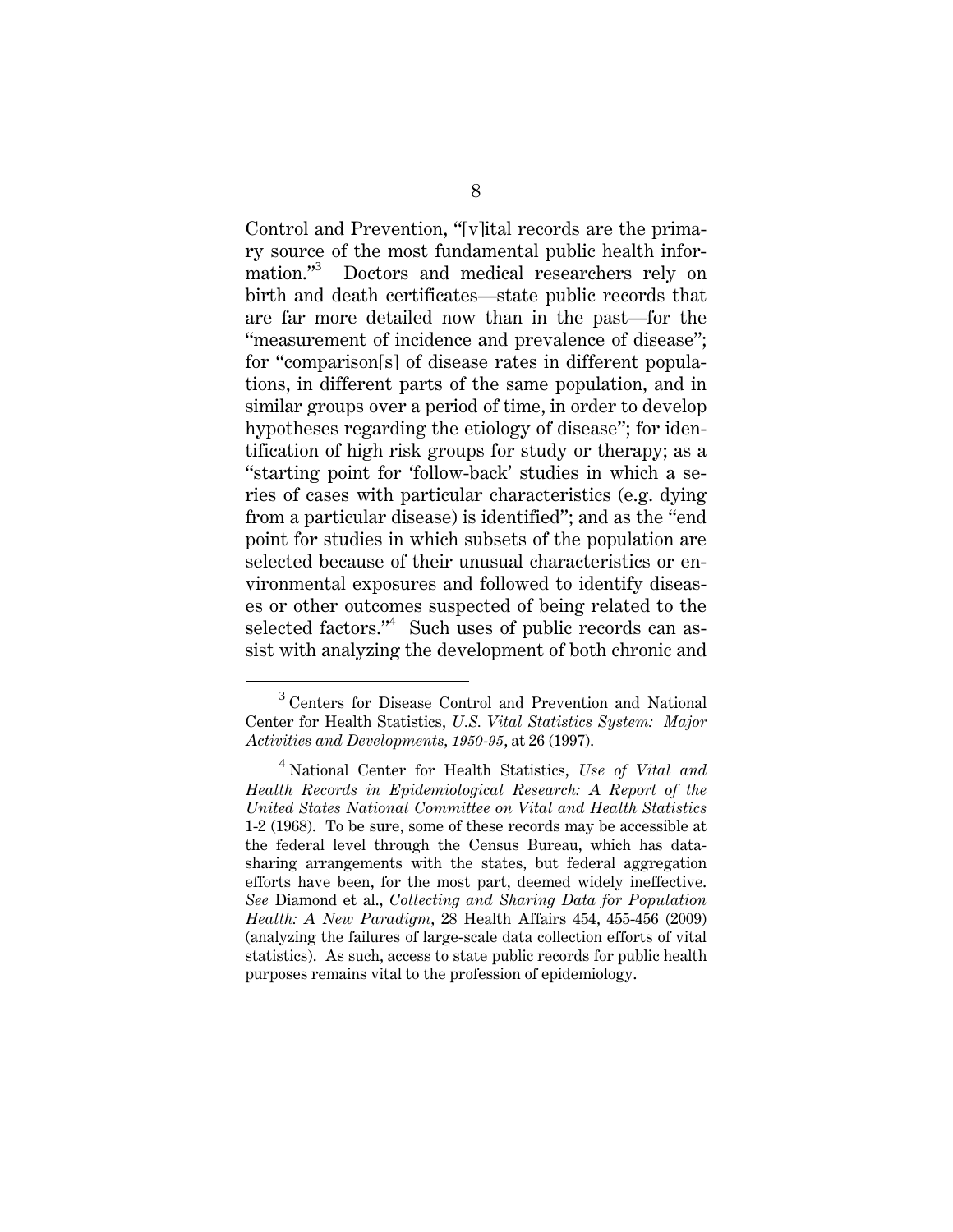infectious diseases.<sup>5</sup> Citizens-only provisions can place an impermissible burden on an out-of-state epidemiologist or public health professional as compared to her instate counterparts.

Likewise, historians, sociologists, and other academic researchers rely on access to public records. As one of many examples, state and local public records are integral to the study of African-American history.<sup>6</sup> Historical data relating to population growth, economic trends, and health conditions are uniquely reflected in state and local records. These records also bear on innumerable contemporary issues, from pollution levels to rates of teen pregnancy. A tax-policy researcher, as one example, used state and local records to compare the value of charity care provided by non-profit hospitals to the value of their property tax exemptions.<sup>7</sup>

<sup>5</sup> *See, e.g.*, Florida Department of Health, *Acute Disease Epidemiology Surveillance, Reporting, and Investigations* (July 2012), *available at* http://www.doh.state.fl.us/disease\_ctrl/epi/ Acute/systems.html; *see also* Borkowski, *Sunshine Law Helps Reporter Expose Major TB Outbreak in Florida*, The Pump Handle (July 12, 2012), *available at* http://scienceblogs.com/the pumphandle/2012/07/12/sunshine-law-helps-reporter-exposemajor-tb-outbreak-in-florida/.

<sup>6</sup> *Sources on African American History*, in *Blacks in East Texas History* 12-13 (Glasrud et al. eds., 2008) ("For the post-1865 period, the records of city councils, health departments, and school boards are valuable sources for studies of topics such as education and law enforcement.").

<sup>7</sup> *See* Harris & Strouse, *A Cost/Benefit Analysis of Providing Tax-Exempt Status to Non-Profit Hospitals* 3, 13 (May 1997), *available at* http://ssrn.com/abstract=72252; *see also* Shapiro et al., *The Social Costs of Dangerous Products: An Empirical Investigation*, 18 Cornell J.L. & Pub. Pol'y 775, 783 (2009) (analyzing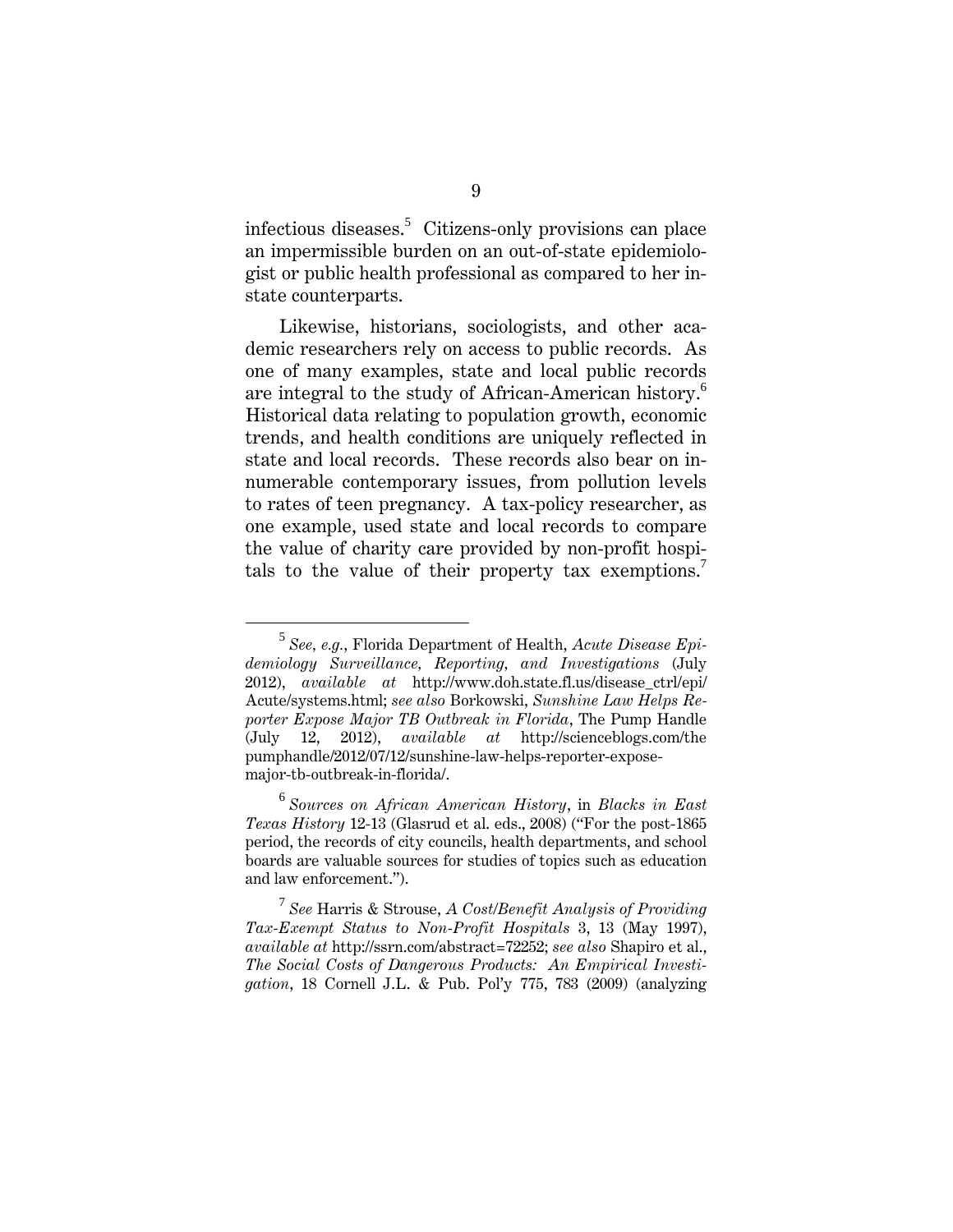Novel source materials and newly unearthed facts are the currency of research professions, and state and local government records are treasure troves of such information. Academics and researchers from outside the state encounter greater barriers to these resources in Virginia than their in-state counterparts.

Access to public records is equally vital in other occupations. Land developers need access to documents such as title records, zoning plans, crime statistics, and school-performance data when selecting the best sites for their projects. Journalists need access to public records to break stories—especially those about government officials. Private investigators, architects, and data brokers also require frequent access to public records.

This Court has repeatedly "found that one of the privileges which the Clause guarantees to citizens of State A is that of doing business in State B on terms of substantial equality with the citizens of that State." *Piper*, 470 U.S. at 280 (internal quotation marks omitted). This broad privilege protects against even incidental burdens to pursuing one's occupation. For example, this Court cited the privilege in striking down a state income tax provision that discriminatorily barred nonresidents from deducting alimony payments. *See Lunding* v. *New York Tax Appeals Tribunal*, 522 U.S. 287, 302 (1998). The Court reasoned that the state had not presented a substantial justification for the difference in tax burdens between citizen and noncitizen workers. *Id.* at 315*.* Likewise, in each of the above examples and in numerous others, Virginia's citizens-only

 $\overline{a}$ 

product liability case awards data gleaned from state and county public records).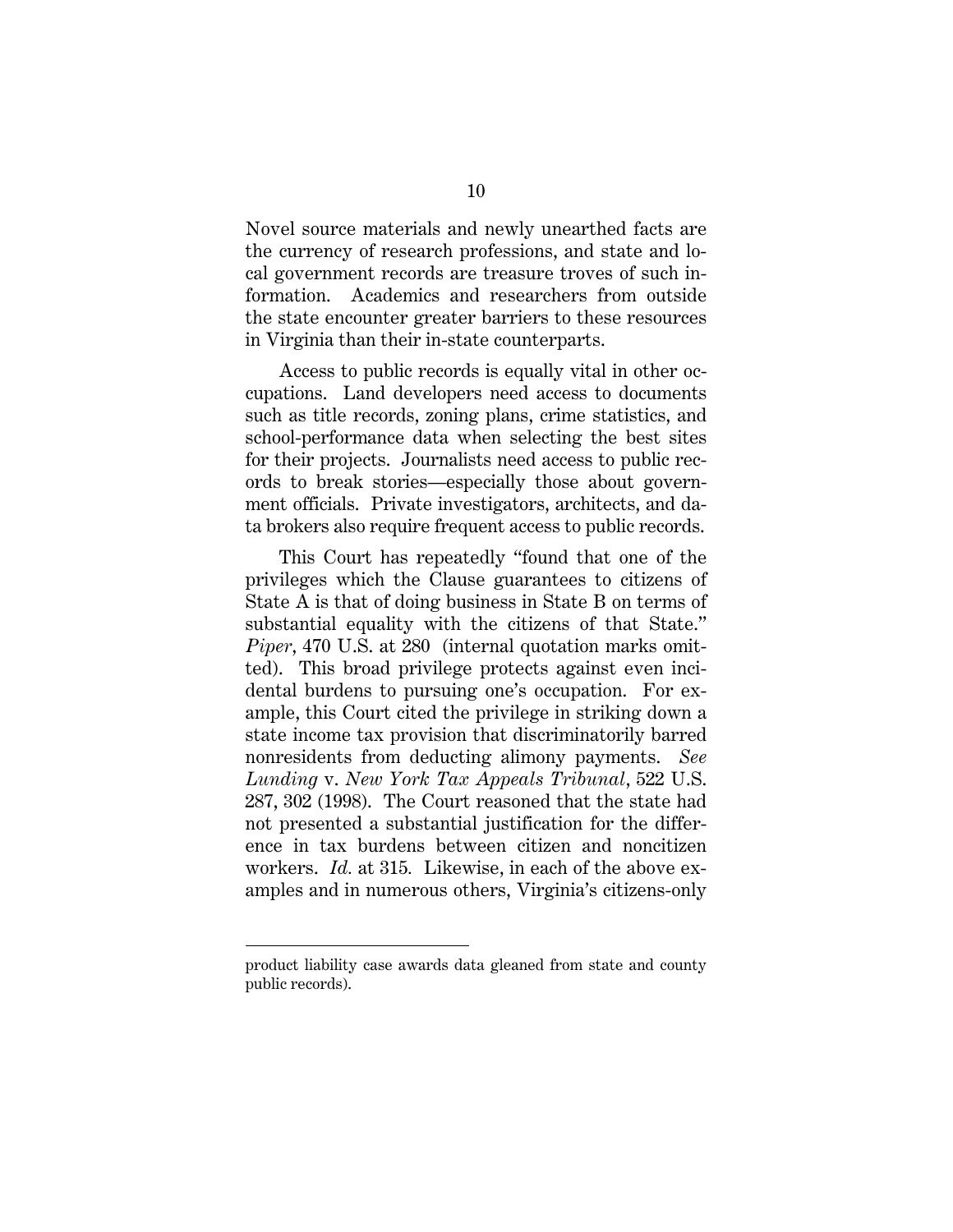provision discriminatorily burdens nonresidents who request Virginia records in pursuit of their work.

As *Lunding* illustrates, it does not matter if a discriminatory burden is imposed indirectly or directly. Yet the Fourth Circuit held otherwise in this case, stating that, "[w]hile it may be true that VFOIA coincidentally limits a method by which Hurlbert conducts some of his business, it does not follow that the VFOIA impermissibly burdens his ability to pursue his common calling within the Commonwealth in a Privileges and Immunities Clause context. As the district court found, '[t]he statute's effect on Hurlbert's ability to practice his common calling is merely incidental.'" *McBurney* v. *Young*, 667 F.3d 454, 465 (4th Cir. 2012) (internal citations omitted). The Fourth Circuit's distinction between direct and indirect burdens on fundamental rights, however, finds no support in the Privileges and Immunities case law. Instead, the key issue is "the practical effect of the provision." *Lunding*, 522 U.S. at 299. Where, as here, the law has an actual discriminatory effect on the ability of nonresidents to pursue a common calling, the State bears a substantial burden to justify that disparate treatment. Indeed, a rule that depended on distinguishing between direct and indirect effects would encourage states to pass laws designed as subterfuges, where the burden on noncitizens was the true purpose but was achieved indirectly to disguise that purpose—a result against which this Court has warned in a variety of constitutional contexts. *See, e.g.*, *Hunter* v. *Erickson*, 393 U.S. 385, 391 (1969) (equal protection); *West Lynn Creamery, Inc.* v. *Healy*, 512 U.S. 186, 201 (1994) ("The commerce clause forbids discrimination, whether forthright or ingenious.").

The Virginia law's disparate treatment of citizens and noncitizens also runs afoul of the dormant Com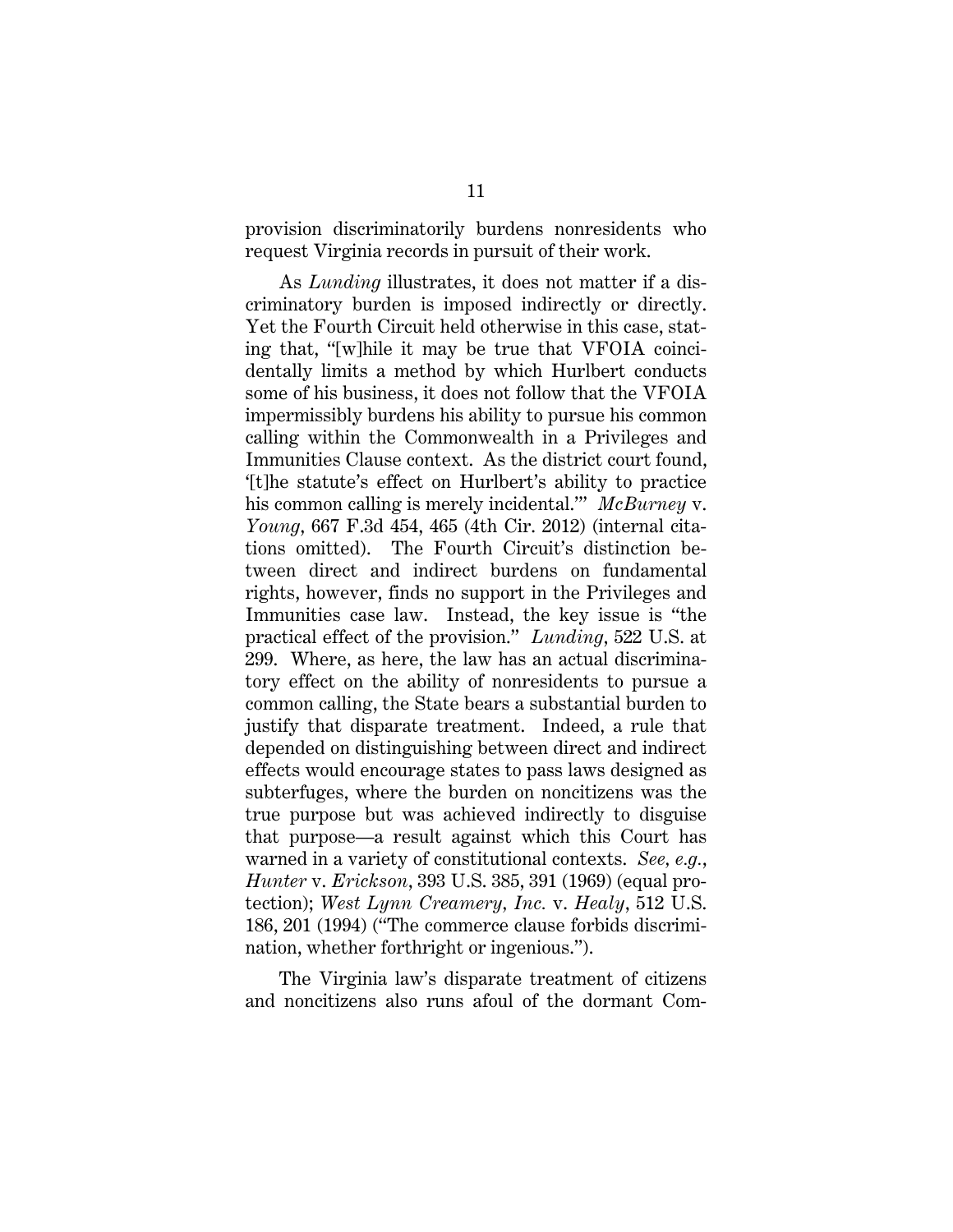merce Clause, which is analytically distinct from the Privileges and Immunities clause but addresses the same core problems. Restricting access to public records is precisely the kind of "economic barrier" that "plainly discriminates against interstate commerce," because state residents in industries or professions that rely on public records enjoy a distinct advantage over their out-of-state counterparts. *See Dean Milk Co.* v. *City of Madison*, 340 U.S. 349, 354 (1951). As this Court has held, "where simple economic protectionism is effected by state legislation, a virtually *per se* rule of invalidity has been erected." *Philadelphia* v. *New Jersey*, 437 U.S. 617, 624 (1978). Such legislation—like the citizens-only restriction at issue here—can survive only if it serves a legitimate local purpose that could not be equally achieved by available nondiscriminatory means. *See Maine* v. *Taylor*, 477 U.S. 131, 138 (1986). As the open government laws of the vast majority of states show, there is a clear "nondiscriminatory means" of providing access to public records—permitting access regardless of state citizenship and distributing the costs of access equitably among all requesters.<sup>8</sup>

<sup>8</sup> *See, e.g.*, Cal. Gov't Code § 6253; Colo. Rev. Stat. Ann. § 24- 72-201; Conn. Gen. Stat. Ann. § 1-210; D.C. Code § 2-532; Fla. Stat. Ann. § 119.01; Haw. Rev. Stat. § 92F-11 (West); Idaho Code Ann. § 9-338; Ill. Stat. ch. 5 § 140/3; Ind. Code Ann. § 5-14-3-3; Iowa Code Ann. § 22.2; Kan. Stat. Ann. § 45-218; Ky. Rev. Stat. Ann. § 61.872; La. Rev. Stat. Ann. § 44:31; Me. Rev. Stat. tit. 1, § 408; Mass. Gen. Laws Ann. ch. 66, § 10; Miss. Code. Ann. § 25-61-5; *State ex rel. Bd. of Pub. Utils. of Springfield* v. *Crow*, 592 S.W.2d 285, 289 (Mo. Ct. App. 1979); Mont. Const art. II, § 9; Neb. Rev. Stat. § 84-712; Nev. Rev. Stat. Ann. § 239.010; N.M. Stat. Ann. § 14-2-1; N.Y. Pub. Off. Law § 84; N.C. Gen. Stat. Ann. § 132-6; Ohio Rev. Code Ann. § 149.43; Or. Rev. Stat. Ann. § 192.420; 65 Pa. Stat. Ann. §§ 67.102, 67.301 *et al.*; 2012 R.I. Laws Ch. 12-448 (12-H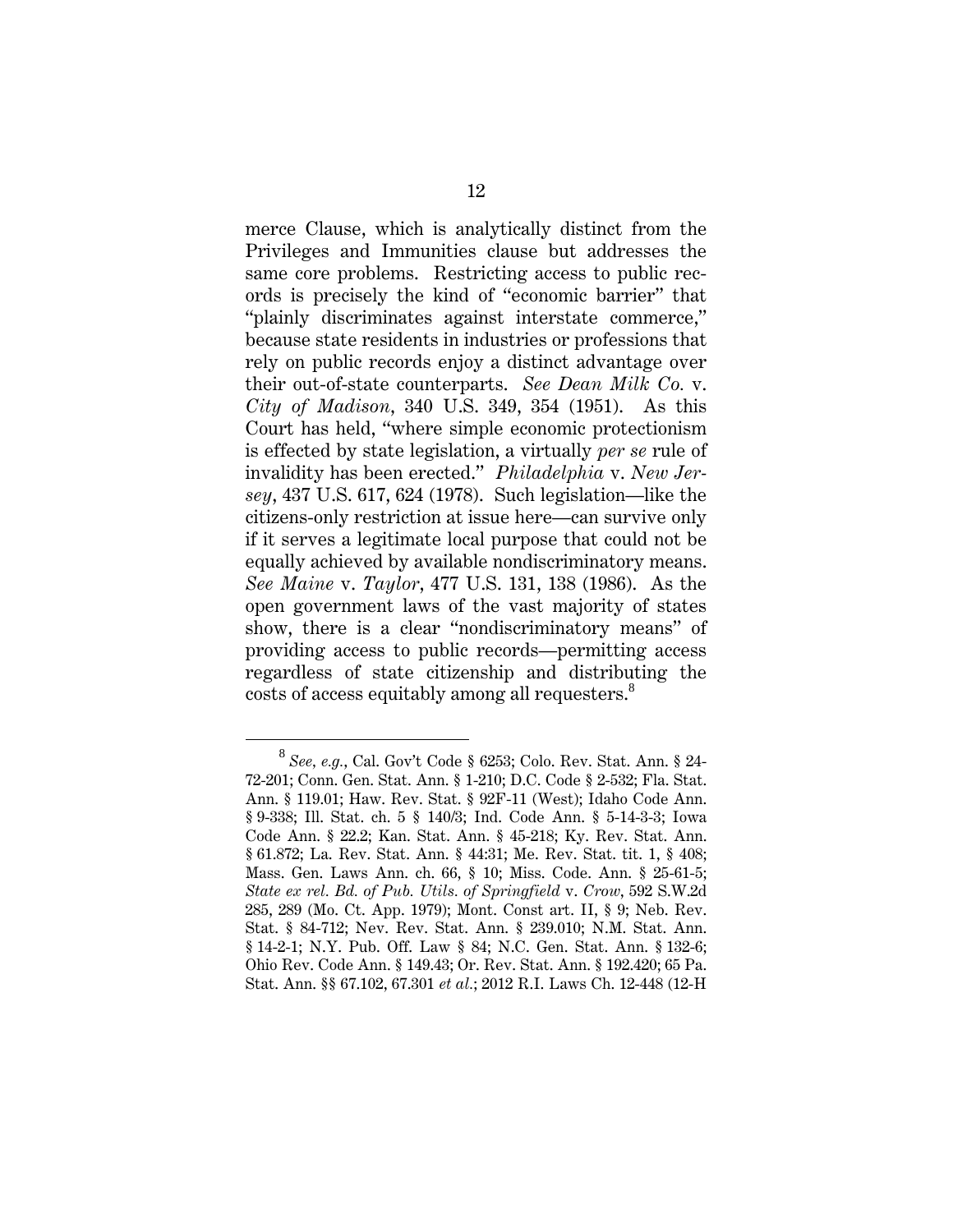#### B. Right To Reside And Purchase Property In Other States

The rights to "pass through or to reside in any other state for the purposes of trade, agriculture, professional pursuits or otherwise" and "to acquire and possess property of every kind" are two of the oldest privileges and immunities recognized under the Clause. *Blake* v. *McClung*, 172 U.S. 239, 249 (1898) (internal quotation marks omitted); *see also Hicklin*, 437 U.S. at 524, 525. These rights are all the more important in today's highly mobile society in which individuals often move from one state to another for employment, education, and other reasons. Yet Virginia's citizens-only provision infringes on these rights in numerous ways. A few examples illustrate the harm.

When a person plans to move to another state, state and local records provide key information on where to reside and purchase property. For instance, a family relocating from California to Roanoke may want to look at the city's planning documents to determine the potential land use around a new neighborhood development. A newly minted doctor, deciding where in the United States to set up her practice, may want to review state nursing home inspection records. An outof-state owner of a restaurant franchise may need to look at state health inspection records.

Similarly, state and local records are vitally important to out-of-state purchasers of real property. *See* 

 $\overline{a}$ 

<sup>7555</sup>A); S.C. Code Ann. § 30-4-30; S.D. Codified Laws § 1-27-1; *City of Garland* v. *Public Util. Comm'n of Texas*, 165 S.W.3d 814, 820 (Tex. App. 2005); Utah Code Ann. § 63G-2-201; Vt. Stat. Ann. tit. 1, § 316; Wash. Rev. Code Ann. § 42.56.080; W. Va. Code Ann. § 29B-1-3; Wis. Stat. Ann. § 19.35; Wyo. Stat. Ann. § 16-4-203.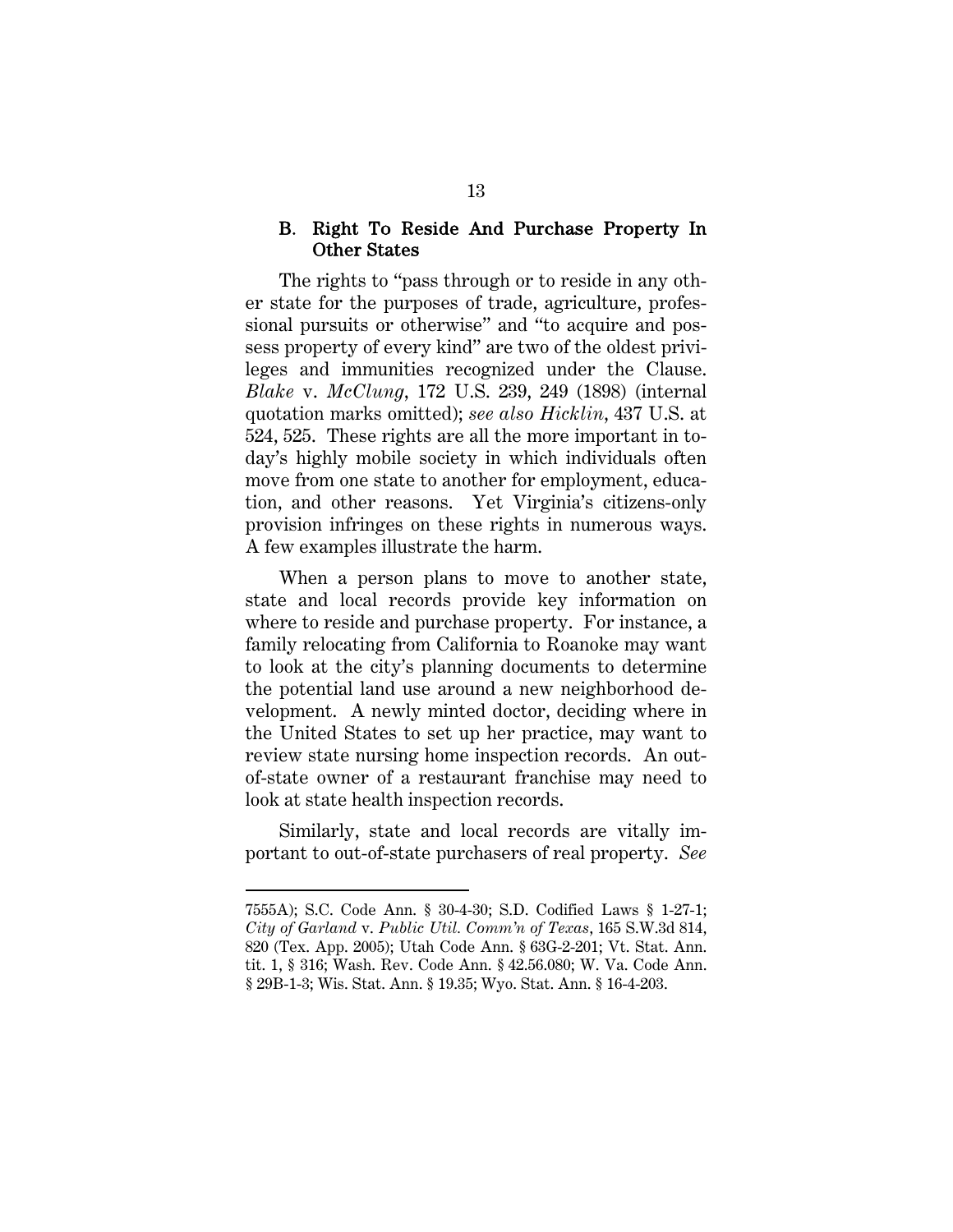*Hicklin*, 437 U.S. at 524. Hurlbert himself is the proprietor of a real-estate tax assessment business and needed Virginia property records for his clients. *McBurney*, 667 F.3d at 460. Similarly, where a developer is considering a purchase of a tract of land, he needs access to local zoning records, historical property sales records, and other public records. Nearly all purchasers of real property must run title searches to ensure that the property is free from encumbrances. Without any substantial justification, the Virginia FOIA discriminates against non-residents in these circumstances.

These effects can be acute for people residing close to state lines. Consider metropolitan Washington, D.C., for example, in which residents of the District of Columbia or Maryland may work or own property in the northern Virginia suburbs or areas such as Shenandoah Valley. Such individuals are particularly likely to have need of access to public records in Virginia but face discrimination due to where they live.

#### C. Right To Participate In Political Advocacy

This Court explained in *Piper* that it "has never held that the Privileges and Immunities Clause protects only economic interests." 470 U.S. at 281 n.11. "It is discrimination against out-of-state residents on matters of fundamental concern which triggers the Clause, not regulation affecting interstate commerce." *United Bldg. & Constr. Trades Council* v. *Mayor & Council of Camden*, 465 U.S. 208, 220 (1984). The Third Circuit in *Lee*, reviewing this Court's Privileges and Immunities precedents, concluded that the Clause protects "political advocacy regarding matters of national interest or interests common between the states." *Lee*, 458 F.3d at 200.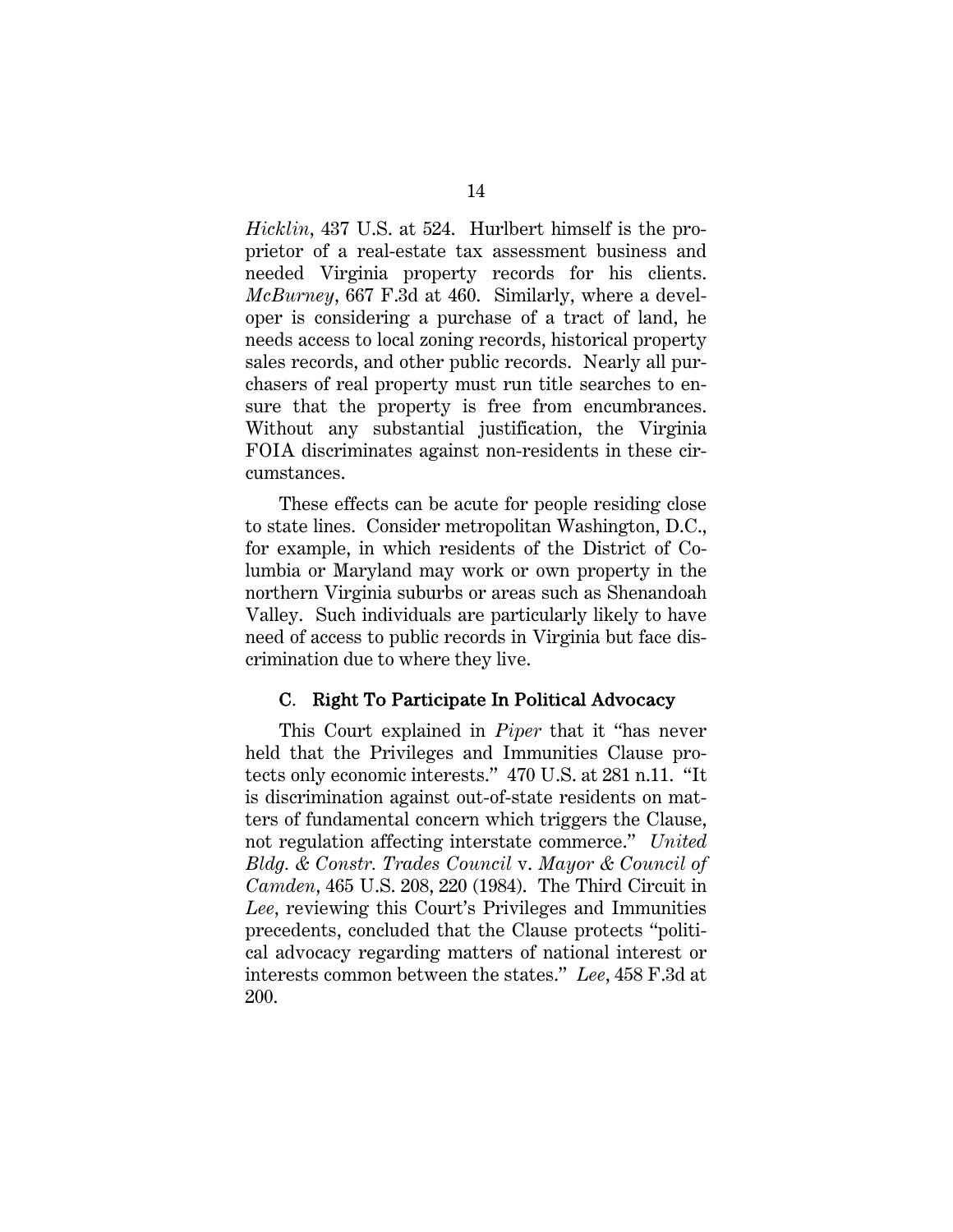State and local records bear on a variety of issues of national importance, including oversight of political leaders, campaign finance, crime, health trends, and education. Many of the undersigned *amici* have used state freedom of information laws to access information concerning these important issues.

For example, Citizens for Responsibility and Ethics, with its only office located in Washington, D.C., requests documents under state open records laws to investigate potential unethical behavior by political leaders.<sup>9</sup> CREW has requested documents relating to the earmarking of millions of dollars by a Congressional representative for the Florida community college where his wife works; records relating to a concert that was scheduled at the University of Central Florida Arena that formed the basis for a complaint to the FTC alleging unfair and deceptive acts and practices; and documents relating to a Wisconsin governor's practice of sending State Troopers to follow state legislators.

The Electronic Privacy Information Center ("EP-IC") has used state records to monitor both state and federal government activities, bringing to light controversial practices of national significance. EPIC's investigation of the Virginia Fusion Intelligence Center is a case in point. The Virginia Fusion Center compiles large amounts of data about citizens from public and private sources and raises substantial privacy con-

<sup>9</sup> *See* Citizens for Responsibility and Ethics in Washington, *Legal Filings—FOIA Requests*, http://www.citizensforethics.org/ legal-filings/c/foia-requests2 (last visited Dec. 18, 2012).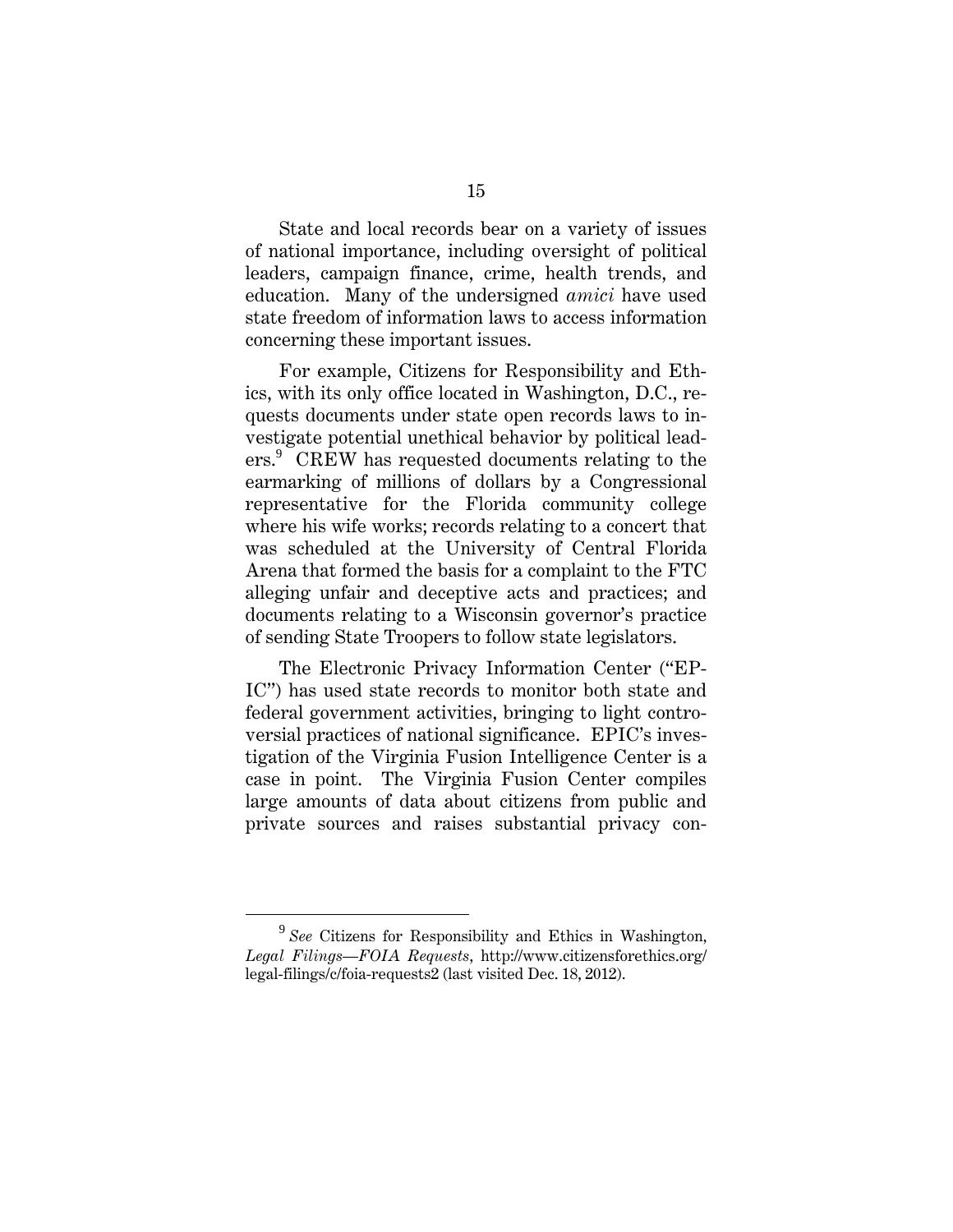cerns.<sup>10</sup> Remarkably, in 2008, Virginia enacted legislation exempting the state Fusion Center from state open records and privacy laws.<sup>11</sup> After state officials made statements hinting that federal agencies promoted this legislation as a condition of federal support for the program, EPIC filed Virginia FOIA requests for pertinent correspondence between the State Police and federal authorities, including the Department of Homeland Security and the FBI.<sup>12</sup> The State Police withheld the documents, and EPIC successfully challenged the withholding in court. *Electronic Privacy Info. Ctr.* v. *Capt. J. Thomas Martin. et al.,* No. GV08-019225 (Va. Dist Ct. May 8, 2008). EPIC's efforts unveiled a Memorandum of Understanding between the State Police and the FBI in which the entities committed to limit public oversight of the state Fusion Center.<sup>13</sup>

<sup>10</sup> *See* EPIC, *EPIC v. Virginia Department of State Police: Fusion Center Secrecy Bill*, http://epic.org/privacy/virginia\_fusion/ (last visited Dec. 18, 2012).

<sup>11</sup> Citron & Pasquale, *Network Accountability for the Domestic Intelligence Apparatus*, 62 Hastings L.J. 1441, 1465 (2011), *available at* http://www.hastingslawjournal.org/wp-content/uploads/ 2011/08/CitronPasquale\_62-HLJ-1441.pdf.

 $^{12}$  EPIC, Freedom of Information Act request to Virginia State Police (Feb. 12, 2008), *available at* http://epic.org/privacy/ fusion/VA\_FOIA021208.pdf.

<sup>13</sup> *Memorandum of Understanding Between the Federal Bureau of Investigation and the Virginia Fusion Center* (2008), http://epic.org/privacy/virginia\_fusion/MOU.pdf ("To the extent information received as a result of this MOU is the subject of or is responsive to a request for information under the Freedom of Information Act, the Privacy Act, or a Congressional inquiry, such disclosure may only be made after consultation with the FBI.").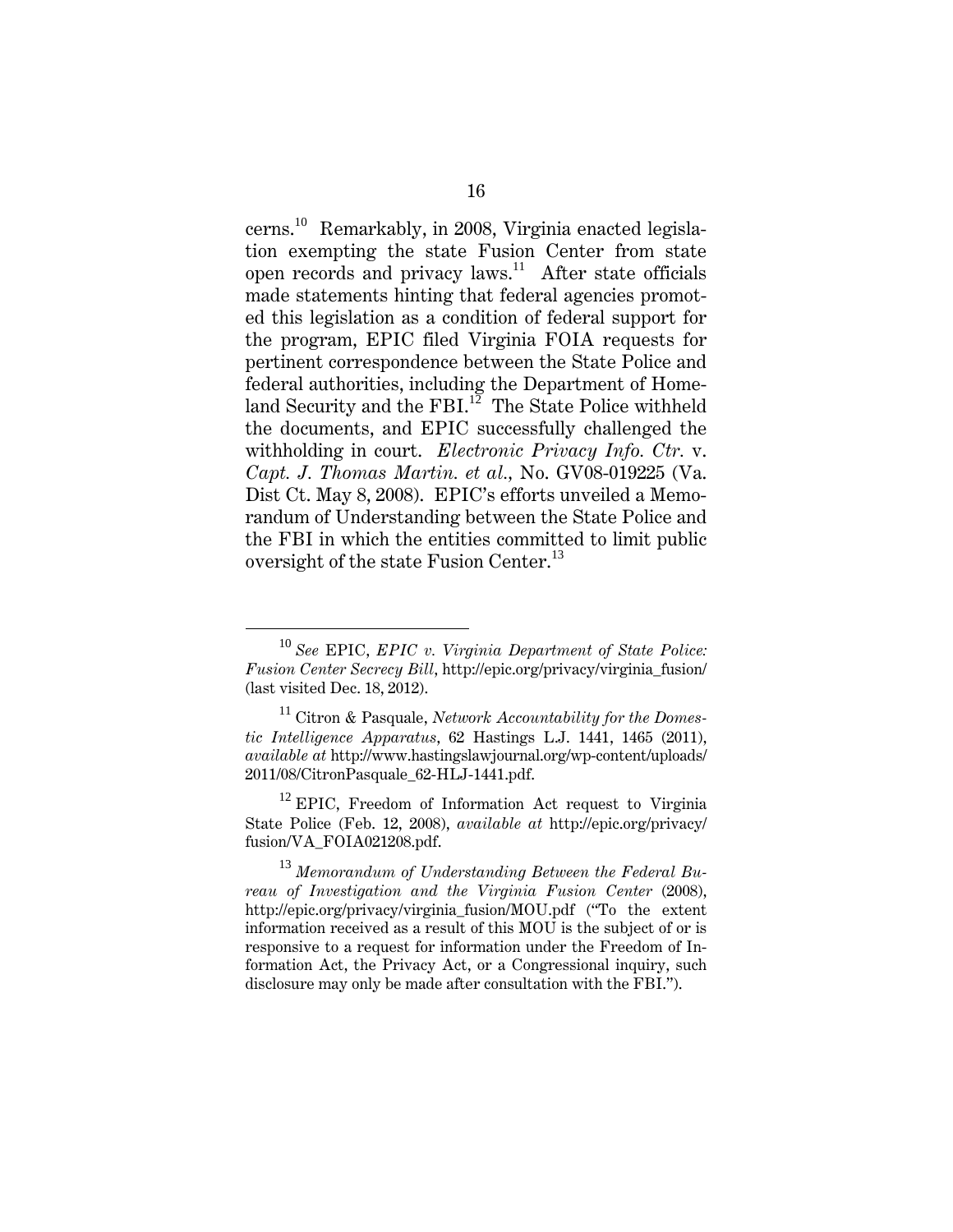EPIC relied on a Virginia-resident attorney and its status as a media organization to pursue its freedom of information request and to challenge the State Police's denial under state law. An out-of-state requestor without these advantages would have been denied access to these state records or would have had to hire a Virginian to act on its behalf.

Government records capable of shedding light on issues of national importance are often maintained at state and local levels. Closing these records off to citizens of other states jeopardizes "the vitality of the Nation as a single entity." *Baldwin*, 436 U.S. at 383. The Virginia FOIA burdens noncitizens' right to "political advocacy" and to a resource "necessary to the ability to engage in that activity"—public records. *Lee*, 458 F.3d at 200.

\* \* \*

As described above, citizens-only restrictions in freedom of information laws cause myriad harms. Virginia cannot justify these burdens. There is no "substantial reason for the difference in treatment" to noncitizens. *Barnard* v. *Thorstenn*, 489 U.S. 546, 552 (1989); *see also A&C Carbone, Inc.* v. *Town of Clarkstown*, 511 U.S. 383, 392 (1994) (holding that a state discriminating against interstate commerce must show "that it has no other means to advance a legitimate local interest"). Fees can be imposed equally on all requesters to compensate for resources spent responding to requests. *See Barnard*, 489 U.S. at 556 (holding that a discriminatory attorney residency requirement was not justified by avoiding administrative burdens because "[t]here is no reason to believe that the additional moneys received from nonresident members will not be adequate to pay for any additional administrative bur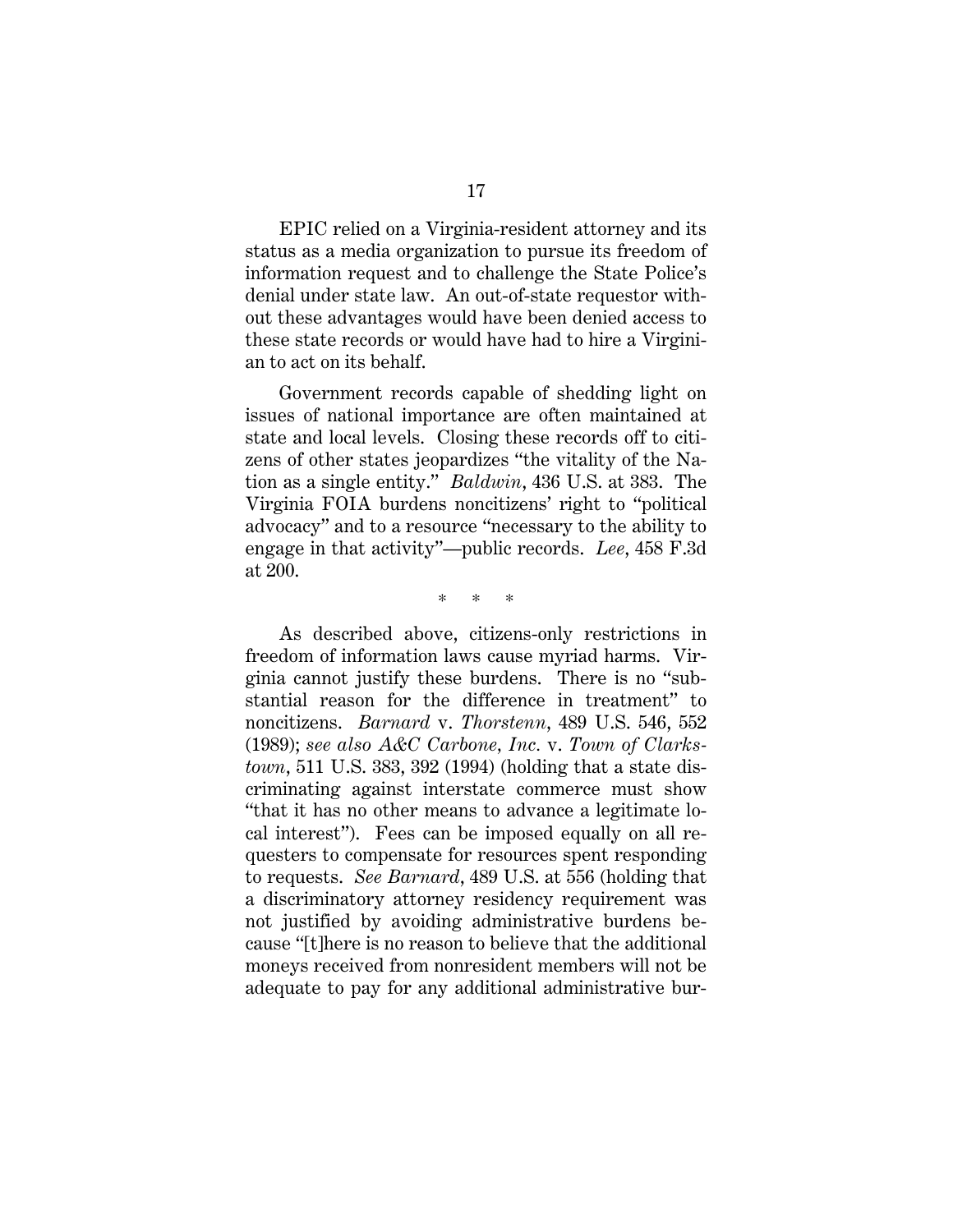den."). Indeed, as stated at a meeting of the Virginia Freedom of Information Advisory Council, "[f]orty-four states do not restrict who may make FOIA requests and there has been no clamoring for changing the law in those states."<sup>14</sup>

#### II. INCONSISTENT ENFORCEMENT OF CITIZENS-ONLY PROVISIONS AND LACK OF OVERSIGHT COMPOUND THE HARM

States do not uniformly enforce citizens-only provisions in open records laws, and the lack of clear guidelines for noncitizen requesters and records custodians compounds the harm. Noncitizens do not know what rights they have and what procedures they must follow to request records. Records custodians undermine the purpose of open records laws by deciding whether to grant a request from a non-citizen based on its nature and source. This state of affairs magnifies the discrimination that noncitizens confront in attempting to obtain the same information that citizens may readily access.

Virginia agencies grant or deny noncitizen requests according to their own informal policies and whims. *See*  Va. Freedom of Information Advisory Council, *supra* n.14, at 5-6. The attorneys general for Arkansas and Tennessee, which also have citizens-only provisions,<sup>15</sup> have likewise interpreted those laws as leaving the de-

<sup>14</sup> Va. Freedom of Information Advisory Council, *Report to the Government and the General Assembly of Virginia* 5-6 (2010), *available at* http://leg2.state.va.us/dls/h&sdocs.nsf/6f70d2f6f7bfeb 2785256ebe0069ba89/dfd23a3c0ba5fd4c8525769a007a2cef?OpenDoc ument.

<sup>15</sup> *See* Ark. Code. Ann. § 25-19-105(a)(1)(A); Tenn. Code Ann.  $$10-7-503(a)(2)(A).$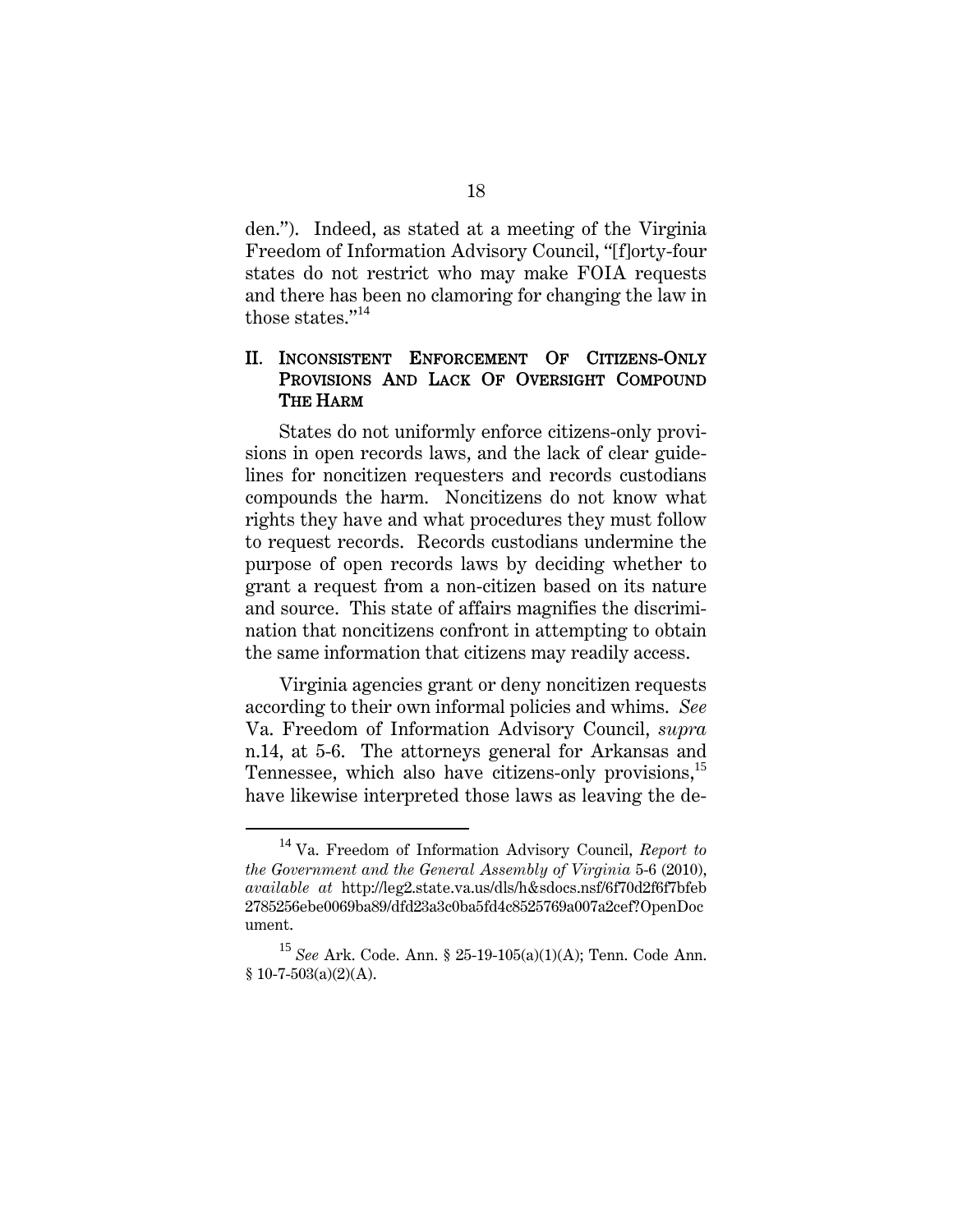cision whether to grant noncitizens' requests for records to the whim of records custodians.<sup>16</sup> The arbitrary treatment of noncitizen requests may be magnified due to questions regarding the laws' constitutionality. *See* Letter from Dustin McDaniel*, supra* n.16("[A] custodian might reasonably decide to grant the [noncitizen's] FOIA request in light of the Third Circuit decision.").

Because the open government laws of Virginia, Arkansas, and Tennessee do not authorize noncitizen requests for records, their procedural safeguards would appear to govern only in-state requests. Such is the case in Virginia, where state and local agencies have developed inconsistent and arbitrary practices regarding how much to charge an out-of-state requester, how long to take in responding, and whether to honor the request at all. *See* Va. Freedom of Information Advisory Council, *supra* n.14, at 5-6. For example, some agencies "usually" honor out-of-state requests, and one processes such requests "unless the requested records are voluminous." *Id.* at 6. The Virginia Freedom of Information Advisory Council's report also notes that "state agencies do better with out-of-state requests than local agencies." *Id.* 

Because the Virginia FOIA does not apply to outof-state requests, agencies may act arbitrarily or contrary to the purposes of open government laws without consequence. For example, state and local agencies

<sup>16</sup> *See* Letter from Dustin McDaniel, Attorney Gen., Ark., to Billy D. Vanlandingham, Office of Pers. Mgmt., Ark. Dep't of Fin. and Admin. et al. (Feb. 10, 2012), *available at* http:// ag.arkansas.gov/opinions/docs/2012-017.html; Tenn. Att'y Gen. Op. No. 01-132 (Aug. 22, 2001), *available at* http://www.tn.gov/ attorneygeneral/op/2001/op/op132.pdf.